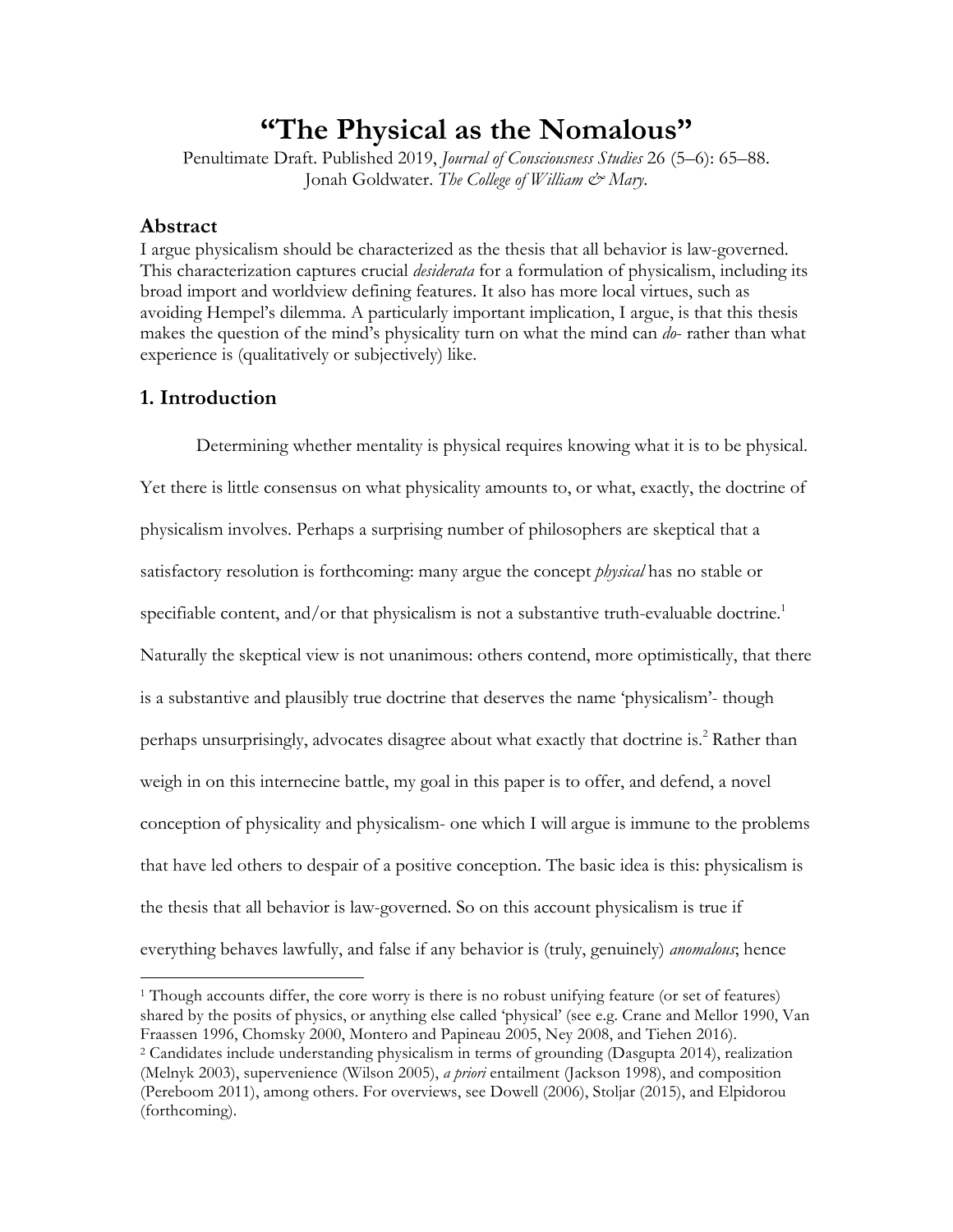'the physical as the nomalous'.3 I will show that this characterization captures crucial *desiderata* for a formulation of physicalism, including its broad import and worldview-defining features. It also has more local virtues, such as avoiding Hempel's dilemma. A particularly important implication, I argue, is that this account makes the question of the mind's physicality turn on what the mind can *do*- rather than what experience is (qualitatively or subjectively) like, or whether such experience exists at all.

The structure of this paper is simple. In §2 I will present, in broad strokes, the motivating reasons for thinking of the physical as the nomalous. In §3 I reply to objections.

# **2. Motivating the physical as the nomalous**

Physicalists often cast mind/body dualists as their arch rival. Historically speaking, however, an equally if not more important opponent is the theist. It should be no mystery why theism is incompatible with physicalism: traditionally, God is believed omnipotent and so able (and free) to break or suspend laws of nature. (More pithily, the traditional view is that God is not subject to the laws of nature, the laws of nature are subject to God.) It follows that on the traditional view God is able to intervene in the physical world and perform miracles, which are paradigmatically *anomalous* events. Obviously the physicalist rejects this picture: if God can break laws of physics physicalism is surely false. And from here it is not unreasonable to suppose it is *because* God can break the laws that physicalism

<sup>3</sup> Davidson (1970) famously contrasts what he calls the "anomalism" of the mental with the nomological character of events. (He also contrasts 'anomaly' as a "failure to fall under a law" with autonomy; p. 208). In so doing Davidson clearly suggests an etymological contrast between 'nomos' ('law') and 'a-nomos' ('without law'), and it is from this I have derived the back-formation 'nomalous' to mean 'law-governed'. Unfortunately, it must be admitted that Davidson got the etymology wrong: 'anomaly' actually derives from 'an-' meaning 'not' and 'homalos' meaning 'even' or 'same' (akin to 'homo'). Still, because the contemporary sense of 'anomaly' as not law-governed is well-established, I take the etymology to be no barrier to the conceptual relationship invoked by the contrast between 'nomalous' and 'a-nomalous'.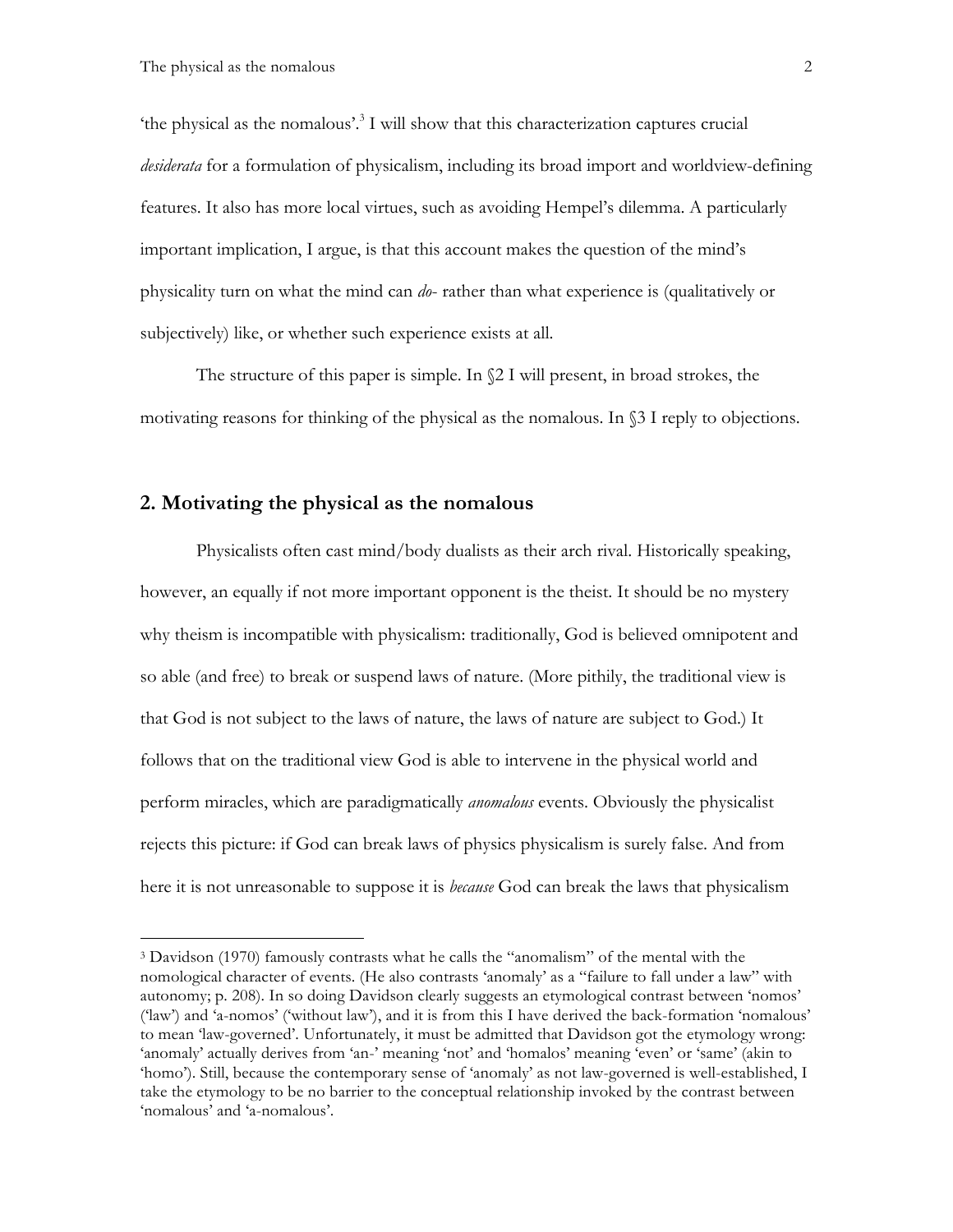would be false. If so, then plausibly the world being law-governed is at least partly constitutive of what physicalism demands.

An immediate objection is that physicalism is false if God exists at all, regardless of law-breaking ability. Perhaps. But this cannot be taken for granted without explanation. To see this, note that it cannot be assumed that mentality's existence is incompatible with physicalism either. (After all, one need not be an eliminativist about mental states to be a physicalist.) So if mentality is indeed incompatible with physicalism this must be explained. Whatever its merits, Descartes had a clear explanation: because body is extended but mind is not, the mind is not physical (material). (The same reasoning likely applies to God as well.) But obviously this isn't the end of the story: if being extended were constitutive of being physical there would be no formulation-of-physicalism debate. Instead, it is now generally thought that being extended is neither necessary nor sufficient for being physical (Montero 1999). Nonetheless, even if the Cartesian criterion is inadequate the requirement for an explanatory principle regarding what counts as physical or nonphysical remains. Thus, those who (still) claim mentality is incompatible with physicalism must explain why that is. And the same goes for God, or souls, or emergent properties, or anything alleged to be non-physical. This suggests (quite uncontroversially) that an adequate formulation of physicalism should include the resources to *explain* why entities thought nonphysical are (or would be) nonphysical (if they existed)- just as Descartes' thesis that materialism is the claim that everything is extended would explain the (putative) non-physicality of mind. And indeed, the proposal I defend has this virtue: formulating the physical as the nomalous provides a clear and simple explanation of why an omnipotent God is incompatible with physicalism.

Consider a second motivating illustration. As just argued, mental states are not *eo ipso* nonphysical but are instead nonphysical only if they have a certain nature. And if being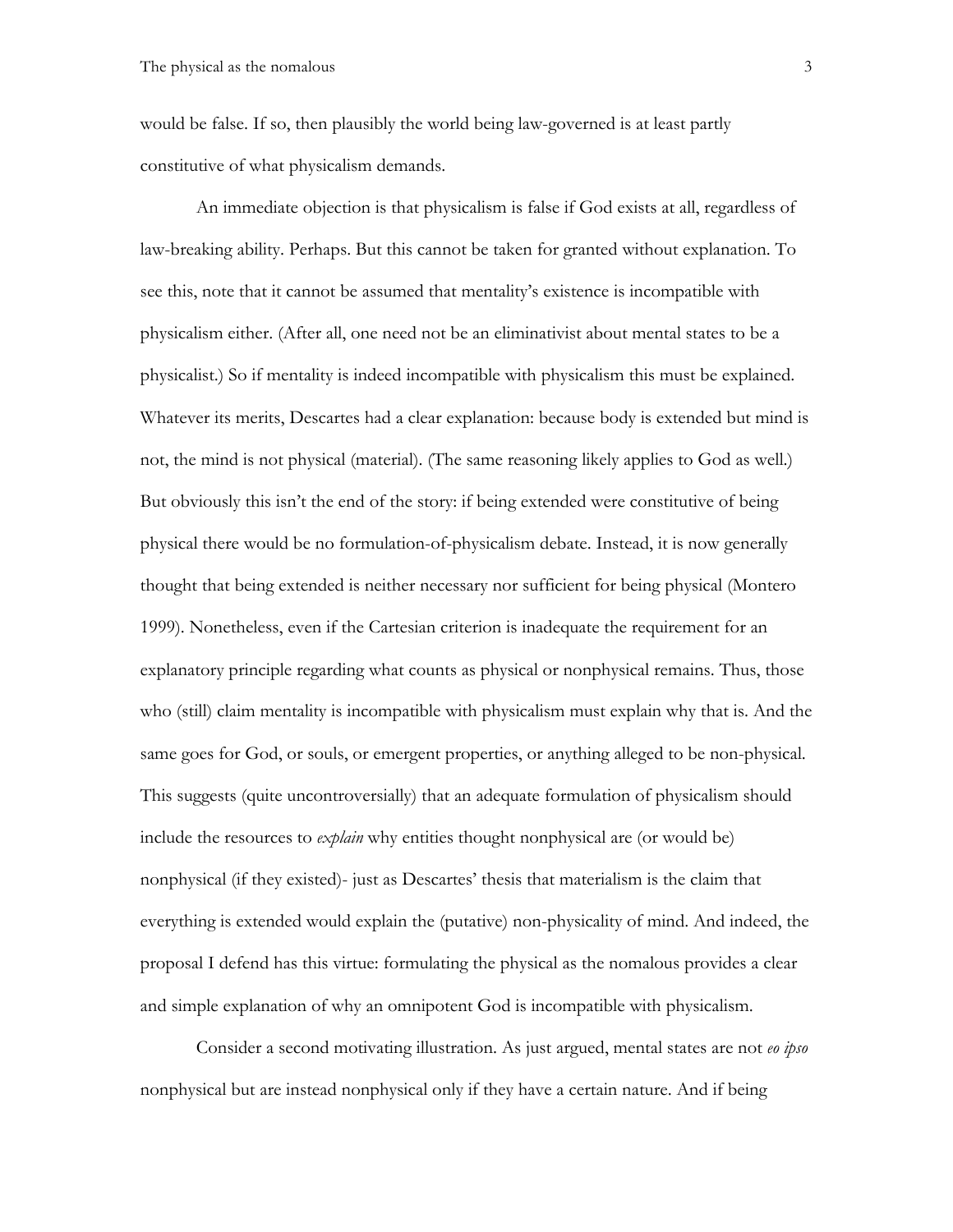unextended isn't the criterion, what is? Accounting for the physical as the law-governed yields an intuitive proposal: it depends on what the mind can *do*. I'll defend this proposal in various ways throughout the paper, though for now consider libertarian free will. In particular, note that some claim libertarian free will is in effect divine intervention writ small. Famously, Chisholm (1964) likens libertarian free will to a power "which some would attribute only to God; each of us, when we act, is a prime mover unmoved" (p. 134). On this account an unmoved mover acts without being acted upon- it is a cause without being caused. It is the source or initiator of its actions, in that neither the antecedent conditions nor the laws of nature suffice for bringing about the choice it makes. Of course this is no accident: Chisholm's posit of "agent-causation" is explicitly conceived as something exempt from the law-governed sequence of "event-causation" (ibid., p. 132, *passim*). So instead of being law-governed, the idea goes, a libertarian free agent has the power to have acted otherwise even if acting otherwise would have violated the natural laws governing the sequence of events. Because libertarian free will so construed is not only not constrained by laws of nature, but is viewed as something quite inimical to them, libertarian free will, if real, would be anomalous—if not a miracle—each time it occurred. Intuitively, then, libertarian free will as Chisholm construes is incompatible with physicalism- a datum the physical as the nomalous clearly explains. 4

<sup>4</sup> It's noteworthy that Timpe and Jacobs (2016) report a "near consensus" that libertarian free will is "certainly incompatible" with naturalism (p. 319). Though naturalism is (or may be) distinct from physicalism, that many would take libertarian free will to be incompatible with a scientific outlook should not be surprising in light of the above. That said, one might deny libertarian free will need be incompatible with physicalism. For instance, Ekstrom (2016) claims her event-causal (rather than Chisholm-style agent-causal) model of libertarian free will is compatible with being law-governed (p. 13), and does not require a commitment to anti-physicalism more generally (p.c.). This does not speak against my claim here, though, which only requires the question of lawfulness be the fulcrum about which the question of free will's physicality should pivot. Which side of the divide free will ultimately falls on, therefore, need not be adjudicated here.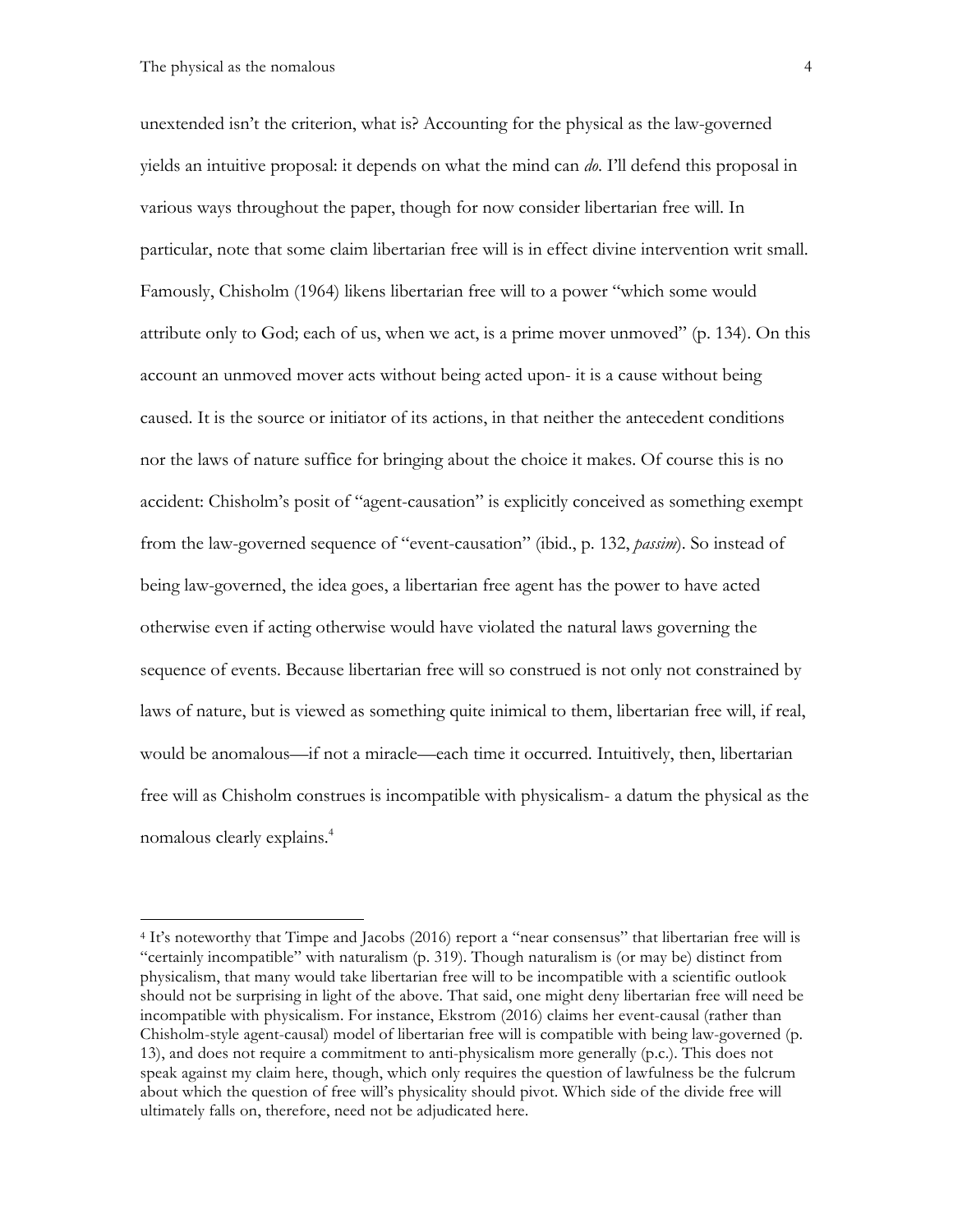With that in mind consider what it would be to naturalize free will. Broadly speaking, the compatibilist sees free will as compatible with being law-governed, and so in effect denies the existence of agency—the power of the mind to act or make choices—is inimical to the natural order of things. More strongly, compatibilists see agency as part of the lawgoverned natural order. So it should be no surprise that compatibilists incline towards physicalism (e.g. Daniel Dennett and David Lewis), whereas free will libertarians, who are often theists, reject it.<sup>5</sup> More strongly, this dialectic suggests that whether the mind's decision-making capacity is (thought of as) law-governed tracks or co-varies with whether the mind's capacity for free will is (thought of as) physical. The physical as the nomalous (henceforth 'PN') also nicely explains this cluster of views.

That said, free will has not typically been the crux of the debate over physicality and physicalism. So it must be emphasized that PN is also motivated by more traditional concerns. For example, undoubtedly the general physicalist outlook includes everything being scientifically explicable. Because of the intimate tie between (subsumption under) law and explanation, PN captures this traditional concern: for everything to be scientifically explicable just is for everything to be explicable as governed by or falling under the laws scientists posit. Moreover, if subsumption under law is necessary for explanation it's also clear why anomalies or miracles, as something not law-governed, would be quite literally scientifically inexplicable- and so a threat to physicalism if existent.

Another criterion for an adequate formulation of physicalism is it should make sense of the traditional idea that physicalism is a monistic view; according to the physicalist everything exhibits a deep or underlying unity of kind. PN is especially well-equipped to capture the monistic intuition for the reason that subsuming apparently disparate

<sup>5</sup> In addition to Chisholm I have in mind philosophers such as Merricks, O'Connor, Plantinga, and Rea. For more on theism and free will see the articles collected in Timpe and Speak (2016).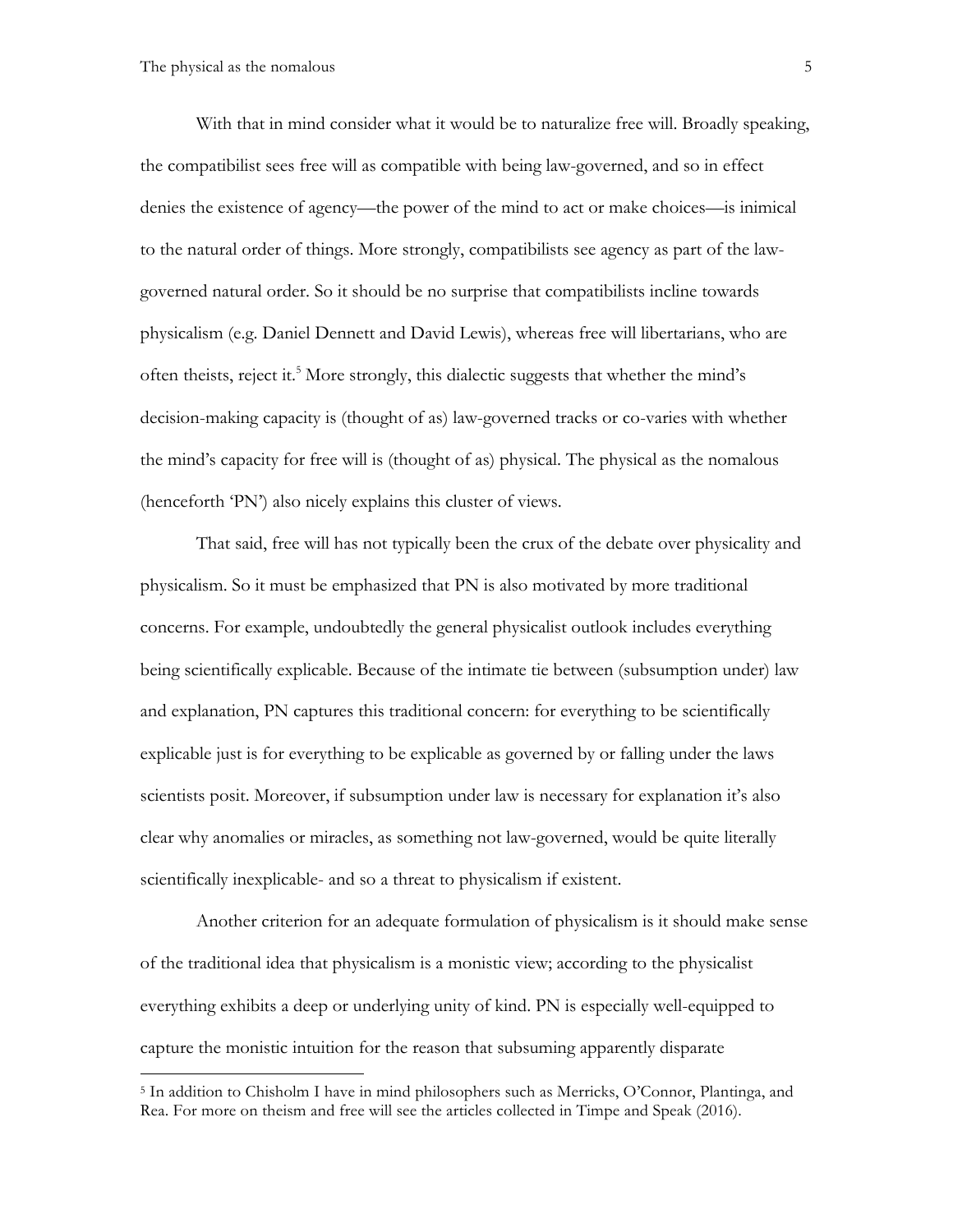phenomenon under the same laws is perhaps the paradigm case of scientific unification. A famous example is the transition from the Aristotelian-cum-medieval view of the terrestrial (or sublunary) and celestial realms as categorially distinct (i.e., as consisting of different kinds of entities with different kind-specific "natural motions"), to the Newtonian view, which unifies the apparently disparate realms by showing the behaviors of each to be governed by the same laws and involving the same forces. The more general idea is that showing apparently distinct phenomena to be governed by common laws unifies or renders them deeply similar. Construing physicalism in terms of laws is therefore a natural concomitant of the thought that laws unify what falls under them.

By contrast, other formulations of physicalism may have more difficulty explaining monism. For example, according to supervenience formulations entities not posited by physics are physical if they supervene on what physics does posit. But it is not obvious what exactly supervenience has to do with category-membership, or why x supervening on y should render x and y similar or otherwise akin. Moreover there may be a worry about counterexamples: necessary truths about *abstracta* may supervene on concrete truths discerned by physics, say, but presumably this wouldn't show abstracta to be concrete, nor is there any independent sense in which the abstract or concrete would be unified by supervenience. That said, I do not mean to suggest this is a decisive consideration, nor that no supervenience-based unity account is forthcoming; perhaps the defender of a supervenience formulation can flesh out the connection. My claim here is simply that PN has a *prima facie* advantage- one sufficient to motivate the account.

Yet another idea that PN nicely captures is the common thought that physicalism involves the causal closure of the physical (e.g. Tiehen 2015; Montero 2003). To say the physical is causally closed just is to say that nothing from the outside intervenes. Taking the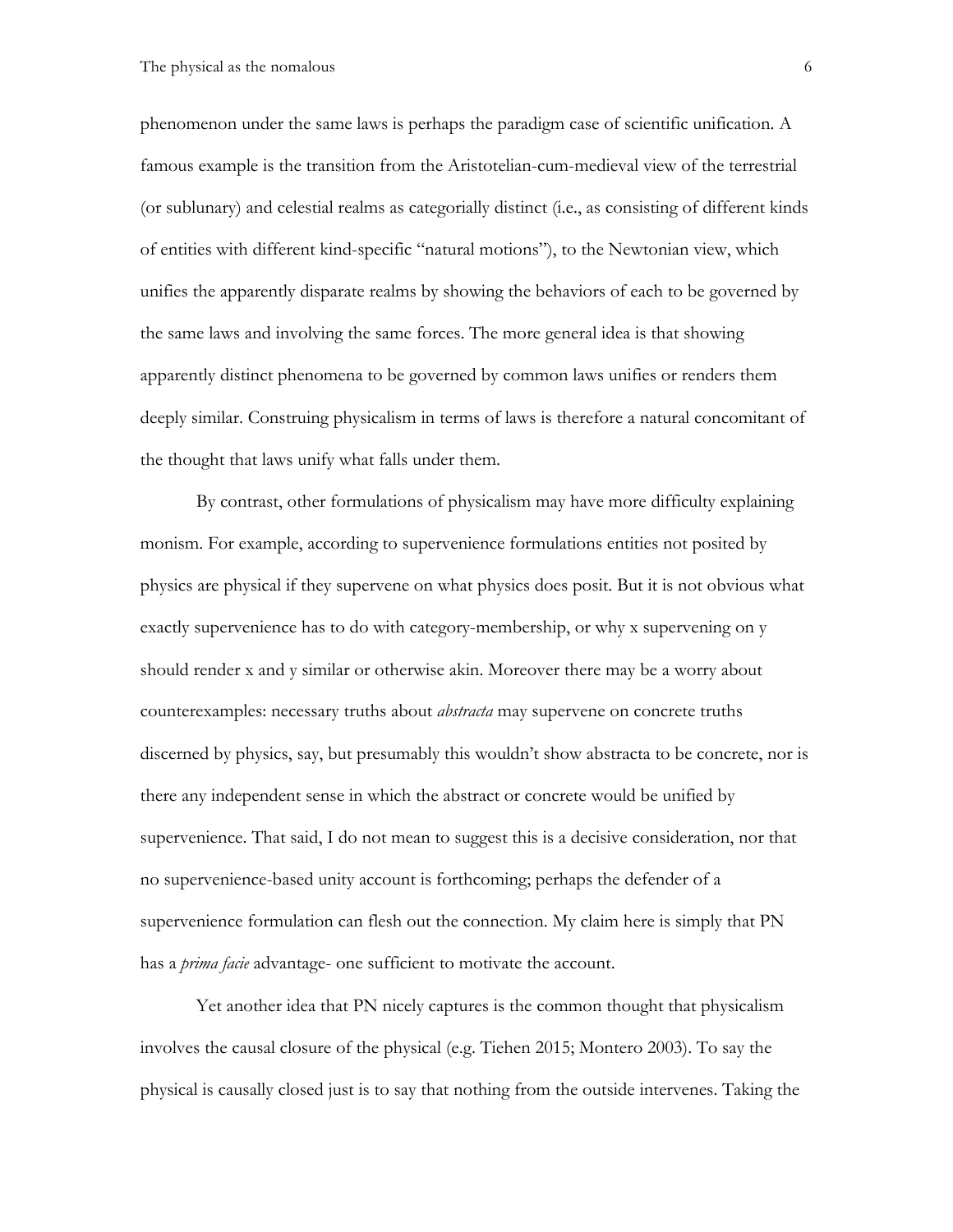concrete universe as a closed system renders it amenable to being understood as a lawgoverned system, where the behavior or dynamics of the entities in the closed system can be understood entirely in terms of the laws governing that system. By contrast, the idea of something intervening from outside the system, such as a Cartesian mind or a supernatural entity, upsets the idea of closure precisely because something not subsumed under law has an effect on the system- altering it from what it would have been if purely law-governed. The violation of causal closure (via intervention) is tantamount to a violation of law as well as opposed to physicalism. PN nicely explains this fact.

While replying to objections in the next section other features and motivations for PN will emerge. First, though, one more major virtue of PN is worth highlighting: its ability to avoid a problem that has led many to despair of giving a substantive or positive or characterization of the physical at all (as mentioned at the outset). The problem arises in light of the fact that standards for what counts as physical (material) change with the discoveries of physics. The story, in brief, goes like this.

Long ago ancient materialists said all that exists is atoms in the void. A millennium and a half later Early Modern philosophers added that these insensibly small material atoms possessed certain (primary) qualities such as impenetrability, extension, and inertia. Materialism thereby became the view that everything is a material atom or consists of them, and that all properties are in some way traceable to the primary qualities of material atoms. The problem, though, beginning as early as Newton but exacerbated by later discoveries, was that some posits of physics—including Newtonian gravity—are not material by the aforementioned standard. So materialists face a choice. Either materialism is false because a nonmaterial force of gravity exists, or else expand the notion of materiality (or physicality) to accommodate the posits of physics. Unsurprisingly many take the latter route. The result is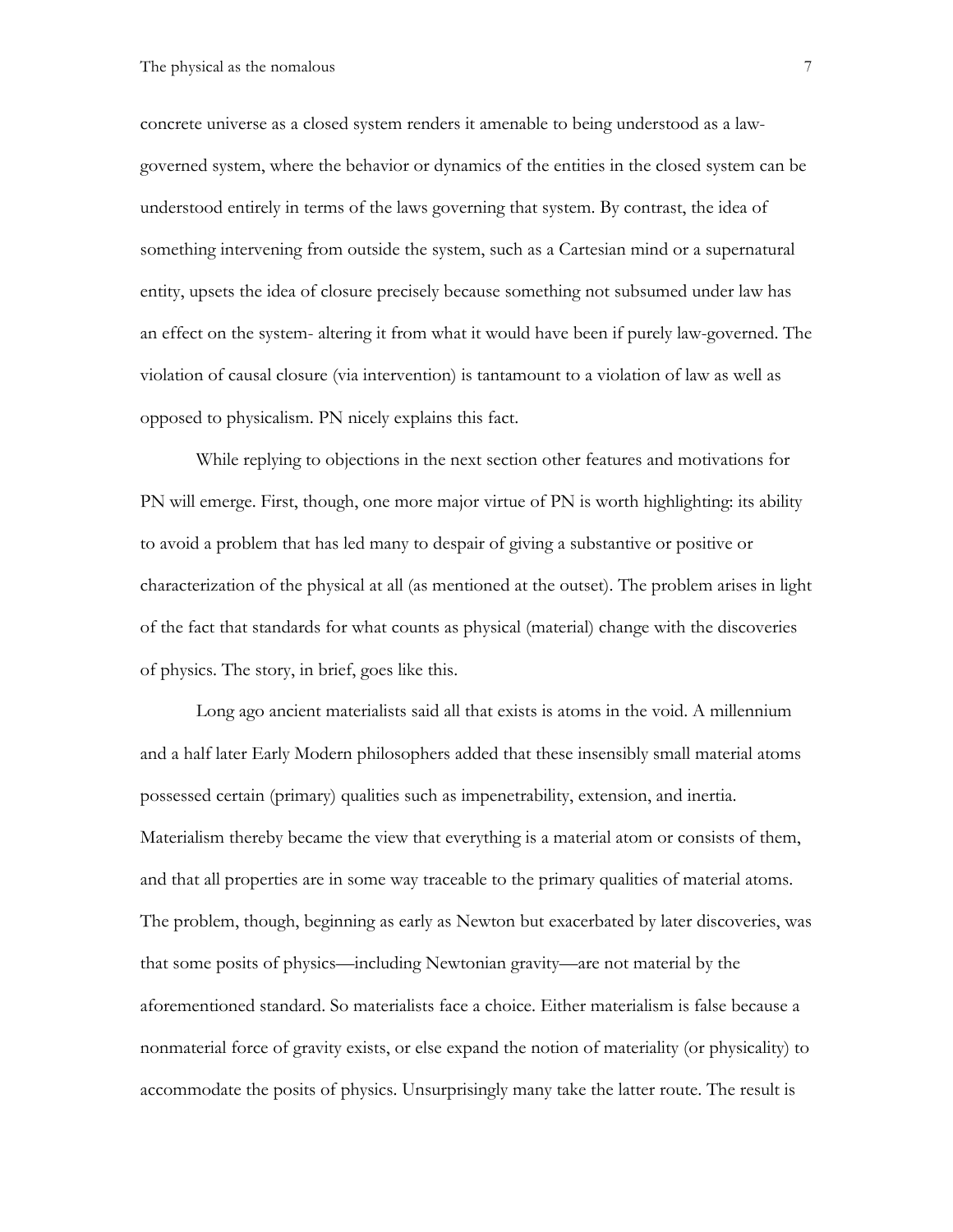physicalism becomes something of a cipher; what it is to be physical is to be specified or filled in by some (most likely future) version of physics.<sup>6</sup>

Yet this very flexibility is problematic. For if every time a possible counterexample to a standard of materiality (physicality) arises the materialist (physicalist) changes her view, then materialism (physicalism) is unfalsifiable and no longer a substantive truth-evaluable doctrine. Instead, the argument goes, the ever-changing notion of physicality suggests physicalism should be construed as an attitude or stance- in particular, a stance of deference to physics in matters ontological (Ney 2008, van Fraassen 1996). Others take a different lesson: though physicalism is a substantive metaphysical doctrine, in light of the changing standards there can be no positive characterization of the physical. Instead, thinking of the physical as the non-mental (the so-called *via negativa*) is enough for the physicalist's philosophical purposes (e.g. Montero and Papineau 2005, Tiehen 2016). Still, the concession is considerable.

PN not merely avoids the problem but offers a positive and substantive characterization. First, note that irrespective of whether gravity is *material,* gravity is a lawgoverned phenomenon *par excellence*. So rather than risk being a materialist outlier, PN allows gravity to serve as a *paradigm* physical entity precisely because of its role in (what Newton took to be) the fundamental laws of nature; gravity, like any measurable magnitude, stands in precise nomological relations to other magnitudes and so exemplifies how the physicalist historically takes the world to be- as a well-behaved law-governed system. Nor is gravity the only example. For instance, that neutrinos can pass through solid matter might suggest they resemble ghosts more than traditional or paradigm material objects, the result being that one cannot identify a property such as an impenetrability that could serve as physicality-defining

<sup>6</sup> Though see Melnyk (1997) for the rare defense of physicalism-in-terms-of-present-physics.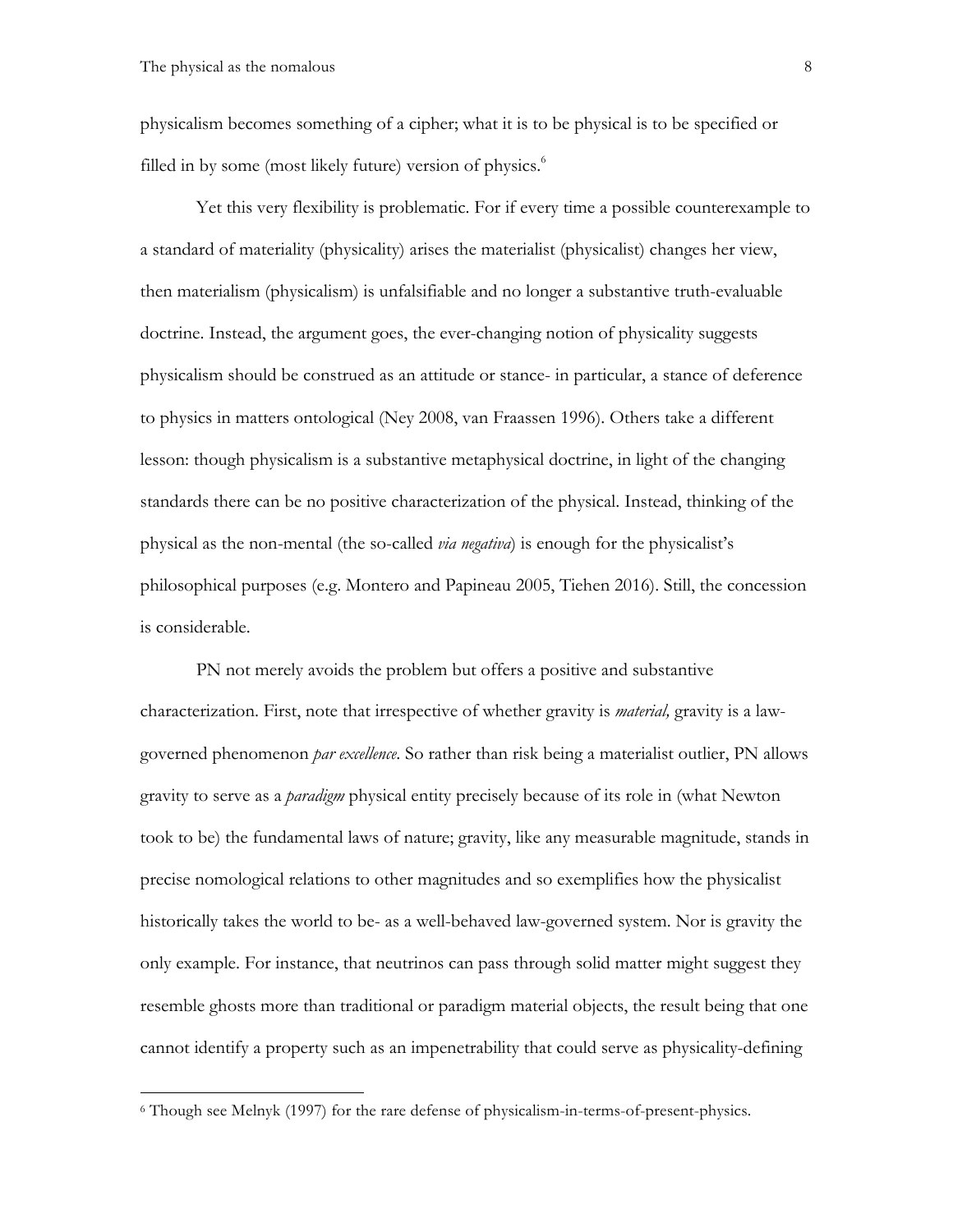(Montero 1999). Yet however dissimilar to traditional material objects gravity or neutrinos may be, their behavior is still lawful and so presents no threat to PN's construal of physicalism- as entities posited by theoretical physics should not.

So, to briefly summarize. Whereas some views effectively punt on the question of what robust feature(s) physical entities have in common, others either struggle to explain how the full range of entities posited by theoretical physics resemble paradigm physical objects or their properties, or else abandon the attempt at a positive characterization. By appealing to law-governed behavior, however, PN offers a substantive and positive explanation for what physical entities have in common despite their variegated natures. This confers a significant advantage on PN.

### **3. Objections**

Having motivated PN I now turn to objections.

#### **3.1. Neutrality and commitments**

An initial objection is that PN is not metaphysically neutral. Those with deflationary or anti-realist views about laws, for example, may think of themselves as physicalists despite being unable to accept a physicalism formulated in terms of laws. So it would seem that physicalism (as a broad tent) should be formulated without invoking something that would force the hand of those who hold other or even opposed metaphysical views.

If this is a convincing objection it would seem unwarranted if uniquely applied here. Physicalism is routinely characterized in terms of properties, such as when it is claimed that according to physicalism all properties are determined by or supervene on the fundamental physical properties. This despite the debate over the existence of properties being one of the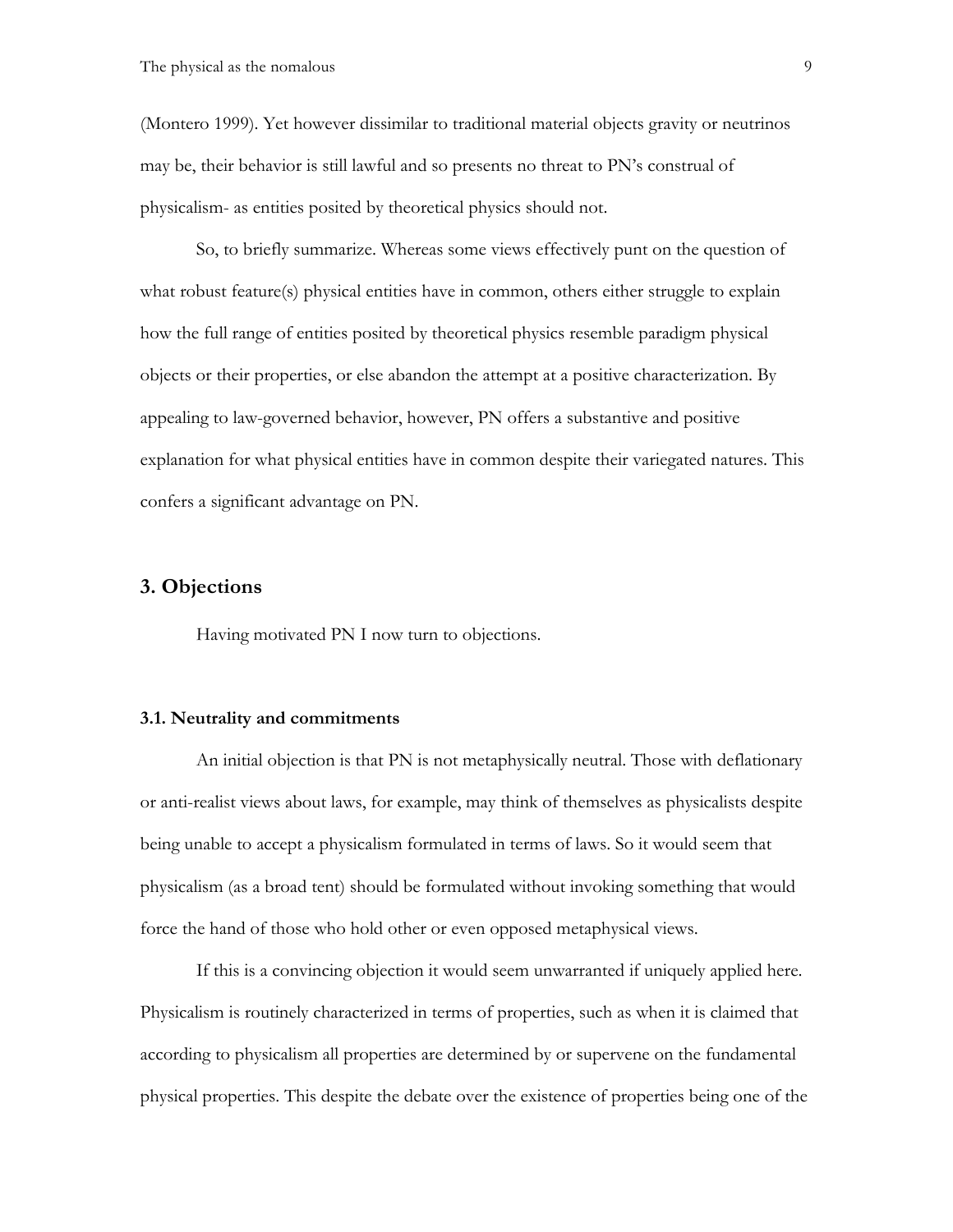oldest debates in the entire history of metaphysics. That a nominalist or anti-realist about properties may accuse traditional definitions of physicalism as begging some metaphysical question against them has gotten no traction, as far as I can tell, so it's hard to see why neutrality should rule out laws (cf. Stoljar 2010, p. 39, who also dismisses the nominalist objection to formulating physicalism via properties).

Even so, it is important to note that PN does not require a commitment to any particular conception of laws- for instance, as Armstrong (1983) conceives them rather than as Lewis (1994) does, or as Maudlin (2007) conceives them rather than as Loewer (2012) does. Instead, I simply take it as a datum that the natural sciences include laws in their theories and models, and it is these that PN treats as paradigmatic. As is generally the case, though, specifying paradigms leaves open how exactly the paradigms should be (philosophically) understood. And if a metaphysician wishes to interpret laws in a relatively deflationary way, or recast law-talk into her preferred idiom (whilst acknowledging that scientific practitioners routinely talk of laws), just as a nominalist may recast property-talk into her preferred idiom (whilst acknowledging that scientific practitioners routinely talk of properties), that is perfectly compatible with PN.

With that said, though, one might still think PN does need a criterion or theory of lawhood (or being law-governed), rather than simply pointing to paradigms. The reason is one might worry PN so construed is vulnerable to a version of Hempel's Dilemma: does PN invoke current or future laws? Assuming laws posited in the future will differ from those currently posited suggests physicalism formulated via contemporary laws is false, whereas without knowing what future laws will be, one can't know what exactly the future-based version entails. <sup>7</sup> But the objection is off the mark. For it is not the (changing) content of laws

 $\overline{a}$ 

<sup>7</sup> Thanks to an anonymous referee for this objection.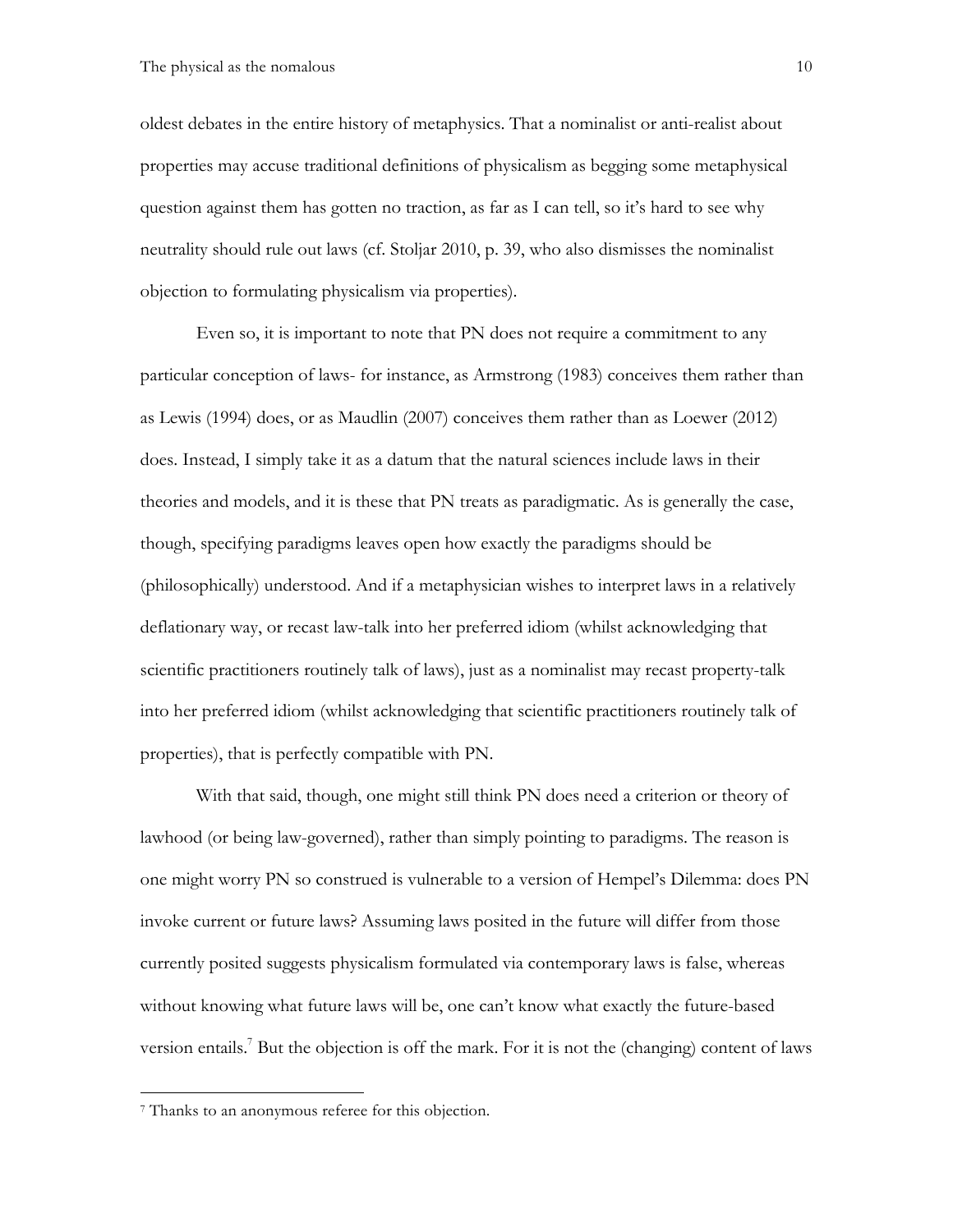that matters but the (unchanging) form or structure of laws, in particular their mathematical expressibility. For example, dating back to at least Galileo, throughout every change in ontology or content (i.e., *what* the law concerns), the structure of laws of physics as consisting in mathematically expressible relations between quantities remains constant. The reason should be clear: expressing laws mathematically allows for the deduction or prediction of quantitative values or magnitudes (outputs) on the basis of other quantitative values or magnitudes (inputs). From here a minimal notion of being law governed (whether in physics or elsewhere) is that an event is law governed if its quantitative properties or magnitudes can be predicted or derived on the basis of the relations to other relevant quantities, as captured by mathematical law-statements. Such an account also captures the intuitive and earlier-discussed contrast between law-governed behavior and an act of libertarian free will, which in this context can be thought of as an event (or action) that is possibly other than what a quantitative law would predict given the relevant inputs (e.g. the antecedent conditions as mathematically expressed). Because the mathematical nature of laws is a historically constant structural feature that survives changes in content, lawhood as invoked by PN can be appealed to without knowing what exactly future laws will be.

#### **3.2. Special science laws**

 $\overline{a}$ 

A second worry concerns how PN handles special science laws, such as laws of chemistry or neuroscience. In particular, for many years it was considered an important philosophical question whether such laws should count as physical laws, and/or whether special science laws are reducible to physical laws. It would seem, however, that PN risks making special science laws physical by stipulation rather than argument.<sup>8</sup>

<sup>8</sup> I thank an anonymous referee for raising this objection.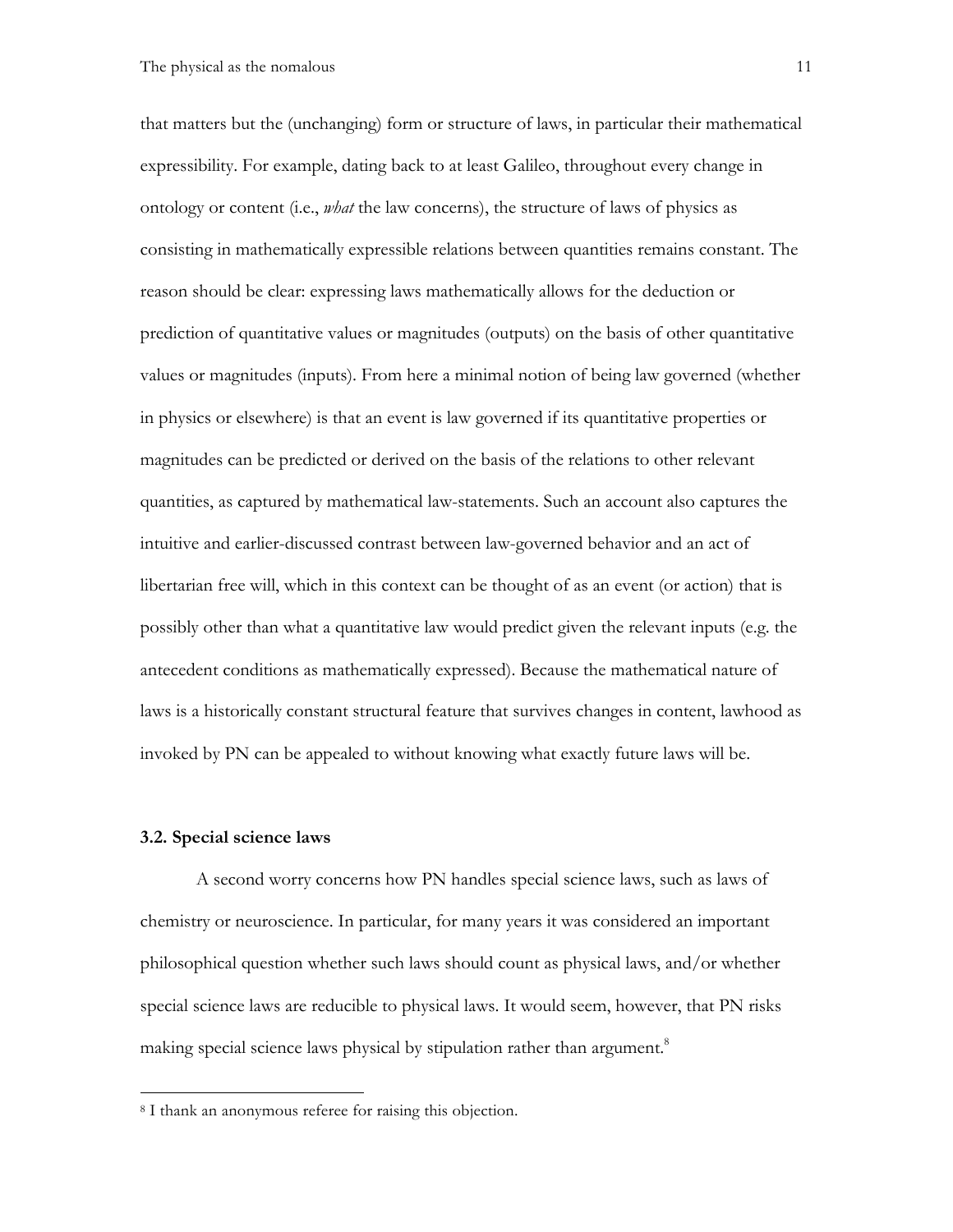The objection likely conflates what are sometimes called the 'narrow' and 'wide' senses of 'physical', however. According to the former 'physical' is roughly equivalent to 'pertaining to physics', whereas the latter sense is broader or more generic, appearing in phrases such as 'physical object', 'physical science', and, presumably, 'everything is physical'. And in this latter sense it is typically taken as uncontroversial that special sciences are physical. In order to set up the "knowledge argument", for example, Jackson describes Mary the neuroscientist as knowing all the physical facts "in a wide sense of 'physical' which includes everything in completed physics, chemistry, and neurophysiology" (1986, p. 291). Rather than begging any important questions regarding the physicality of chemistry and neurophysiology, say, it would appear Jackson simply invokes standard usage. Other conceptions of physicalism, such as the *via negativa* and the object-based conception, also help themselves to the idea that special science entities are physical, rather than treating it as a controversial position requiring considerable defense.<sup>9</sup> So PN would not appear to beg any important questions by taking entities governed by special science laws to be physical.

That said, it should be noted that PN is neutral on reducibility as well as the more general question of how exactly special science laws are related to laws of physics. Though undoubtedly important and interesting, these are not questions on which PN need take a stand. For how the laws of physics and the special sciences relate to each other is distinct from the question of whether something is governed by a law at all- and so, according to PN, distinct from the question of whether that something is physical.

<sup>9</sup> Stoljar (2010) argues 'physical' should be understood via paradigm physical objects such as rocks, trees, and planets; that these are macroscopic objects in the domain of special sciences seems no barrier to taking them as paradigmatically physical (and so, arguably, physical by stipulation). Similarly, the *via negativa* assumes chemical or biological phenomena are physical simply because they are not (fundamentally) mental- regardless of whether they are reducible to physics. Thanks to an anonymous referee for the *Journal of Consciousness Studies* for discussion.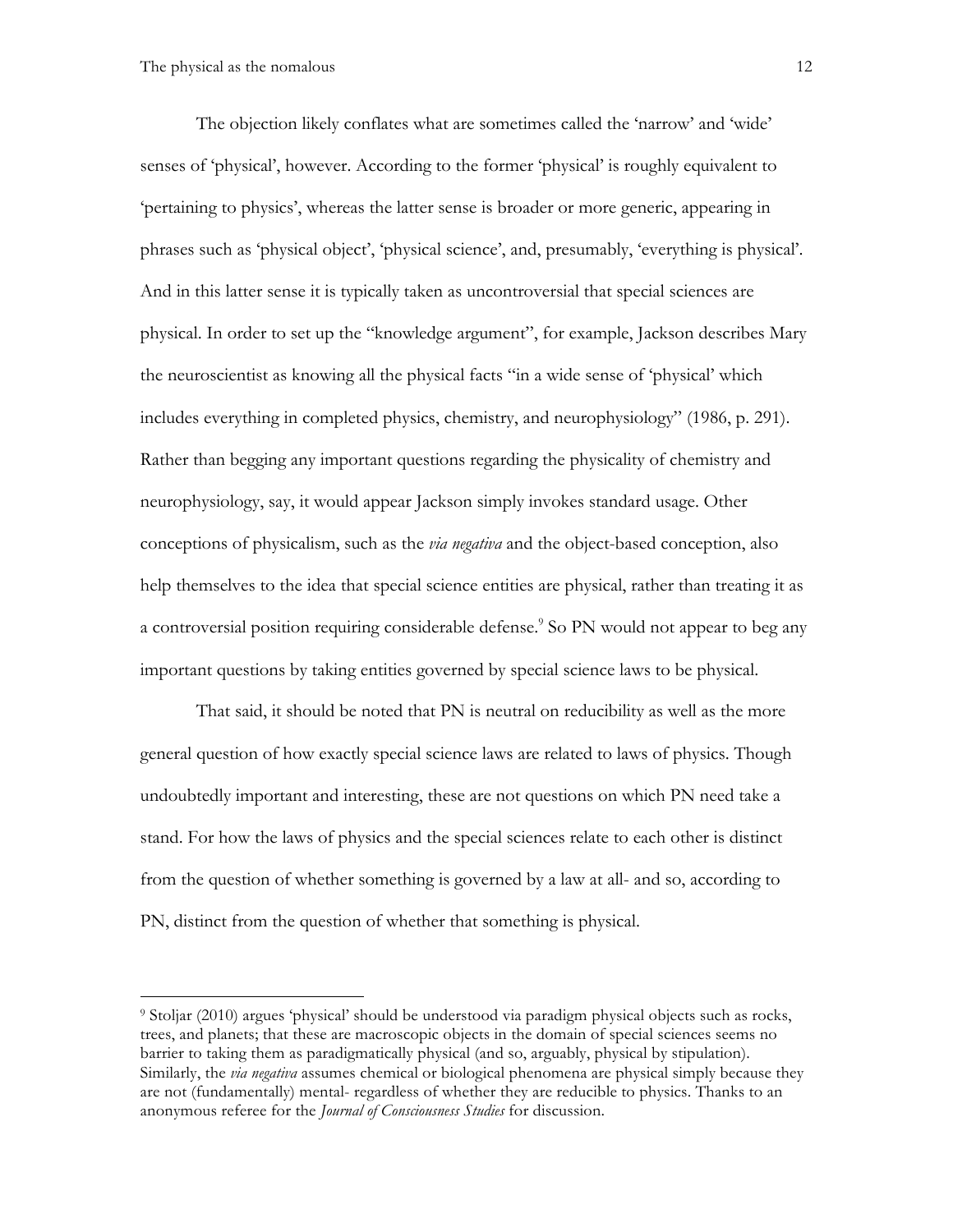Moreover, this neutrality may even set PN apart.<sup>10</sup> A standard thought is that physicalism holds that nothing exists over and above the physical. This is taken to yield two separate tasks: define or explain what is meant by 'the physical', and define or explain what is meant by 'nothing over and above'. Typical attempts at the latter invoke metaphysical dependence relations such as supervenience, grounding, or reducibility; 'nothing is over and above the physical' is generally taken to mean that everything supervenes on, is grounded in, or is reducible to the physical. Yet by answering the former (physicality) question in terms of laws—to be physical is to be law-governed—one may avoid having to commit to any 'interlevel' metaphysical dependence relations such as those listed. For according to PN the crucial question is not how levels are related but whether any given entity, at any given level, is law-governed. The upshot is that PN avoids the complication of two separate definitional questions- even assuming it remains an interesting further issue what metaphysical dependence relations, if any, obtain between laws or individuals at different levels.<sup>11</sup>

#### **3.3. Indeterminism**

 $\overline{a}$ 

Another worry for PN concerns indeterminism: in particular, one might think some quantum events are intrinsically indeterministic and therefore not law-governed, the result of which is PN would erroneously have physicalism refuted by quantum phenomena.

Quantum indeterminism still falls under laws, albeit stochastic rather than deterministic laws. But stochastic laws are still laws, and quantum laws are considered wellconfirmed regarding—rather than falsified by—indeterminism. This shouldn't be mysterious, for the indeterminism is itself patterned or regular; for example, the very idea of

<sup>10</sup> My thanks to an anonymous referee for *Journal of Consciousness Studies* for this suggestion as well. <sup>11</sup> This may also relieve the physicalist of a problematic commitment to a fundamental level (Montero 2006), or a particular direction of ontological priority (Schaffer 2010), though I won't press this here.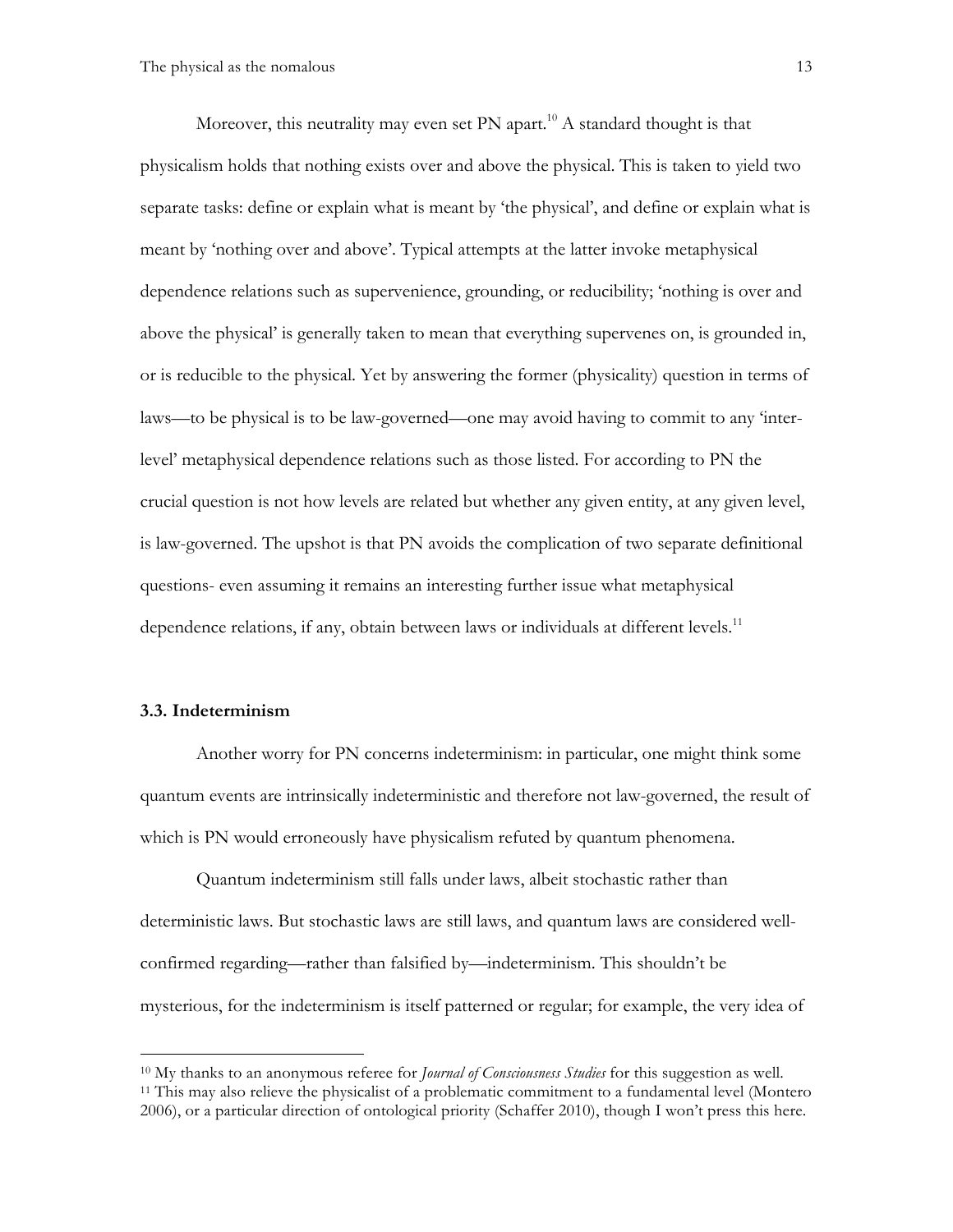a radioactive atom's half-life invokes the regularity or predictability, at the statistical level, of what may be individually indeterministic. So it is fair to say quantum events are lawgoverned, and so differ greatly from anomalies or miracles (more on which below). Moreover, insofar as philosophers of physics develop accounts of laws in concert with accounts of the objective probabilities of quantum events (such as Maudlin and Loewer do, as mentioned earlier), there seems little reason to assume quantum phenomena are not lawgoverned.<sup>12</sup>

#### **3.4. Falsifiability and "science stoppers"**

Another worry related to (if not partly constitutive of) Hempel's dilemma that has been raised for the ideal physical-theory based version of physicalism runs like this: if physics is ideal just in case it accounts for *everything*, then physicalism could not be falsified. For even if it turned out physics needed to posit fundamental minds, or ghosts, or anything else intuitively nonphysical, then those posits would end up counting as physical after all, in which case nothing could count as nonphysical. By dint of failing to specify falsification conditions, physicalism would be rendered trivially true. The worry here is that a similar objection might apply to PN. For physicalism formulated via laws to be falsified, something has to count as an anomaly. But one might not think something could be genuinely anomalous. For no matter how weird or anomalous some event might appear, the claim

<sup>&</sup>lt;sup>12</sup> If indeterminism is still worrying is the worry exclusive to PN? Note that some argue quantum indeterminacy presents a problem for the supervenience, determination, and grounding conceptions of physicalism (e.g. Ladyman and Ross 2007, ch. 3; Ney 2008, p. 7). So either quantum indeterminacy is a widespread threat to standard conceptions of physicalism, in which case PN suffers from no unique problem, or else the standard conceptions can account for quantum indeterminacy after all, in which case, presumably, PN could too- especially given that physicists treat quantum phenomena as governed by the laws they posit.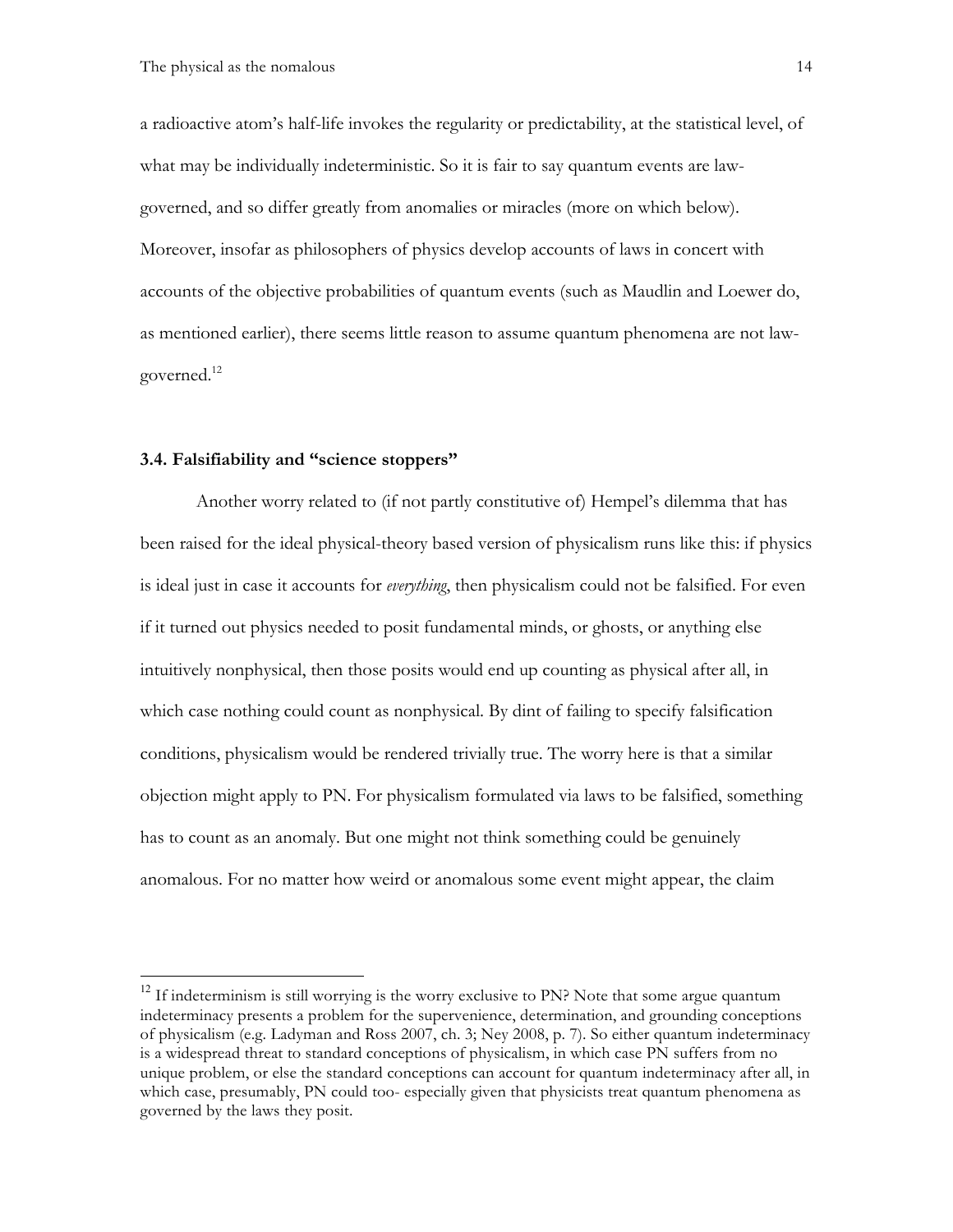goes, that event could (eventually) be understood or subsumed under some law or othereven if what was hitherto believed to be a law had to be radically revised to do so.

Van Fraassen (1996) argues along these lines. Because any event would (eventually) be subsumed under a law, van Fraassen claims, there can be no "science stoppers", and hence no falsifiability conditions for materialism construed as a doctrine rather than an attitude or stance. To illustrate, van Fraassen asks the reader to "Suppose.. the first instance of every natural kind just springs into being.. always on top of some mountain. Then all conservations laws I mentioned are violated, many times, so physics has to be carefully but radically revised so as to allow for these phenomena" (p. 158). Even so, van Fraassen claims this is no science stopper because one can still (scientifically) study the phenomenon: what happens, he asks, to the air particles in the vicinity of the newly-sprung entity? Surely such behavior would be tractable, and a systematic account would be developed- suggesting, more generally, that there can be no such thing as a true anomaly.

Several responses are available, however. First, note that van Fraassen's example appeals to a regularity; he suggests the *first* instance of *every* natural kind springs into being, *always* on top of some mountain. So this is actually a poor candidate for anomalous behavior. Of course one may change the example—some instances, sometimes on top of a mountain, etc.—but then the example loses much of its force. For as we move down a spectrum from regularity (always/ever) towards irregularity or randomness, that one is dealing with something law-governed or scientifically explicable rather than something genuinely anomalous is simply less plausible. To see this note that anomalous behavior can be (hypothetically) illustrated via the instrumental inability to manipulate some object in any reliable way. Imagine an object confined to a laboratory that does completely different things each time it is accelerated, or exposed to light, or sound, or supercold temperatures, no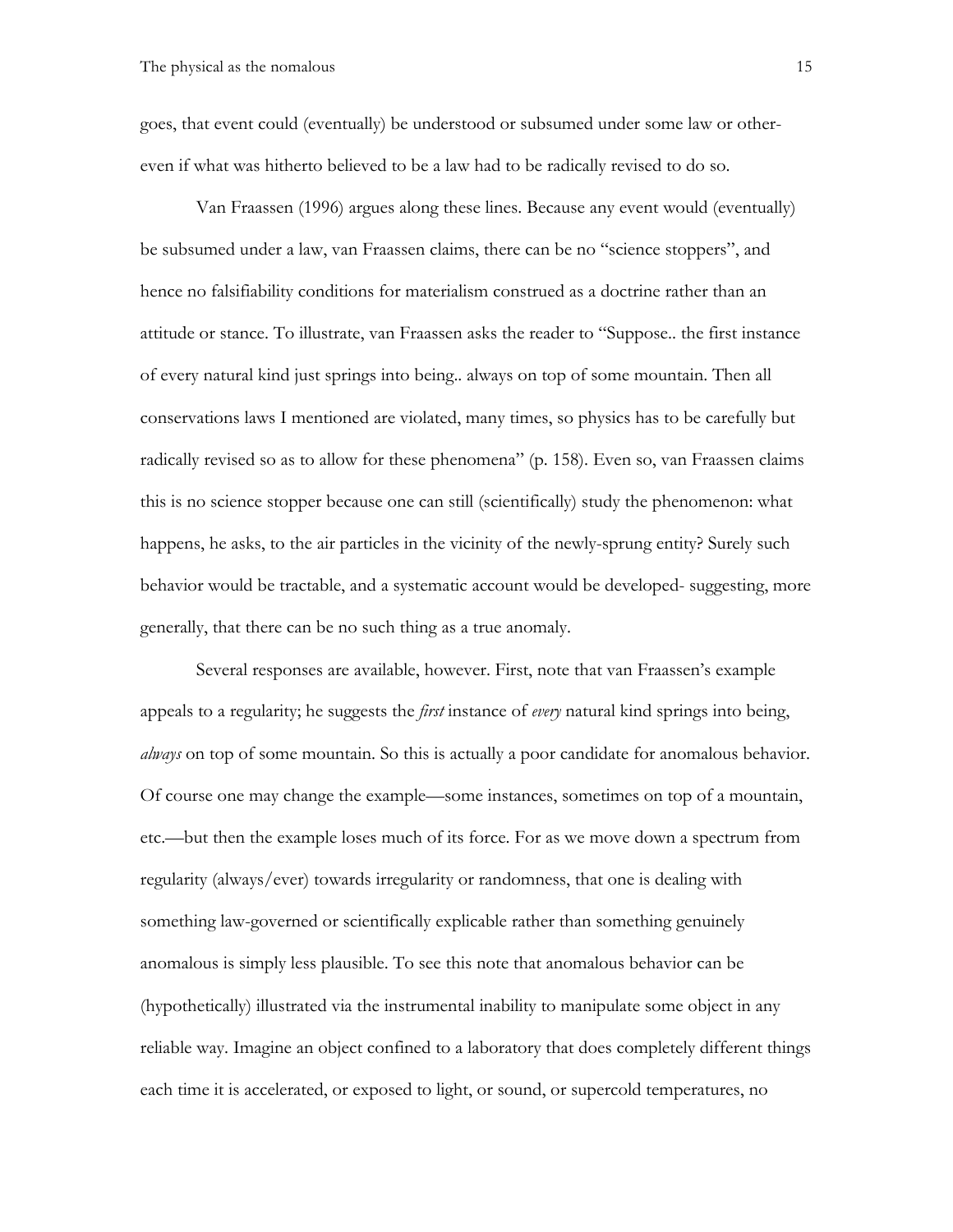matter the otherwise indiscernibly of the scenarios. If there's really no explanation, no pattern, or no regularity to how it behaves, the behavior is truly anomalous.

In case one is still skeptical, consider what I'll call 'the argument from popular fictions'. Here's the conclusion baldly stated: in a cartoon world physicalism is false. (And in the world of Harry Potter, physicalism is false.) Why? Because cartoons (and magic fantasy worlds) involve genuinely lawless behavior. Consider an old standby of Looney Tunes cartoons. An antagonist (such as Wile E. Coyote) opens a box and takes out what looks like a flat black oval a few feet in diameter. The oval is then thrown against the side of a mountain, where it sticks and is now, apparently, a hole. Immediately thereafter a train comes barreling through the hole, now apparently a tunnel, and runs over the antagonist (who is nonetheless in perfect health seconds later, off to his next caper). Now, perhaps van Fraassen might deny this sequence is a science stopper. Perhaps his curiosity is piqued; where was that train a few minutes before, he might ask? Where did the passengers buy their tickets? How could they breathe inside the mountain before it became a tunnel (or was it a tunnel all along)? Alas, such questions are simply unanswerable if the world really were as cartoons depicted them- because a cartoon world is an anomalous world. There are no explanations, and there are no laws of physics or nature in a cartoon world- where physicalism is therefore false.

So even if something violates what is currently taken as a law, it does not follow that a true anomaly is (logically) impossible. Instead, the very possibility of anomalies provide falsifiability conditions for PN (as do miracles and an omnipotent God, as argued earlier). Consequently, PN holds an advantage over future-physics based formulations of physicalism which risk being trivialized by a lack of falsifiability conditions.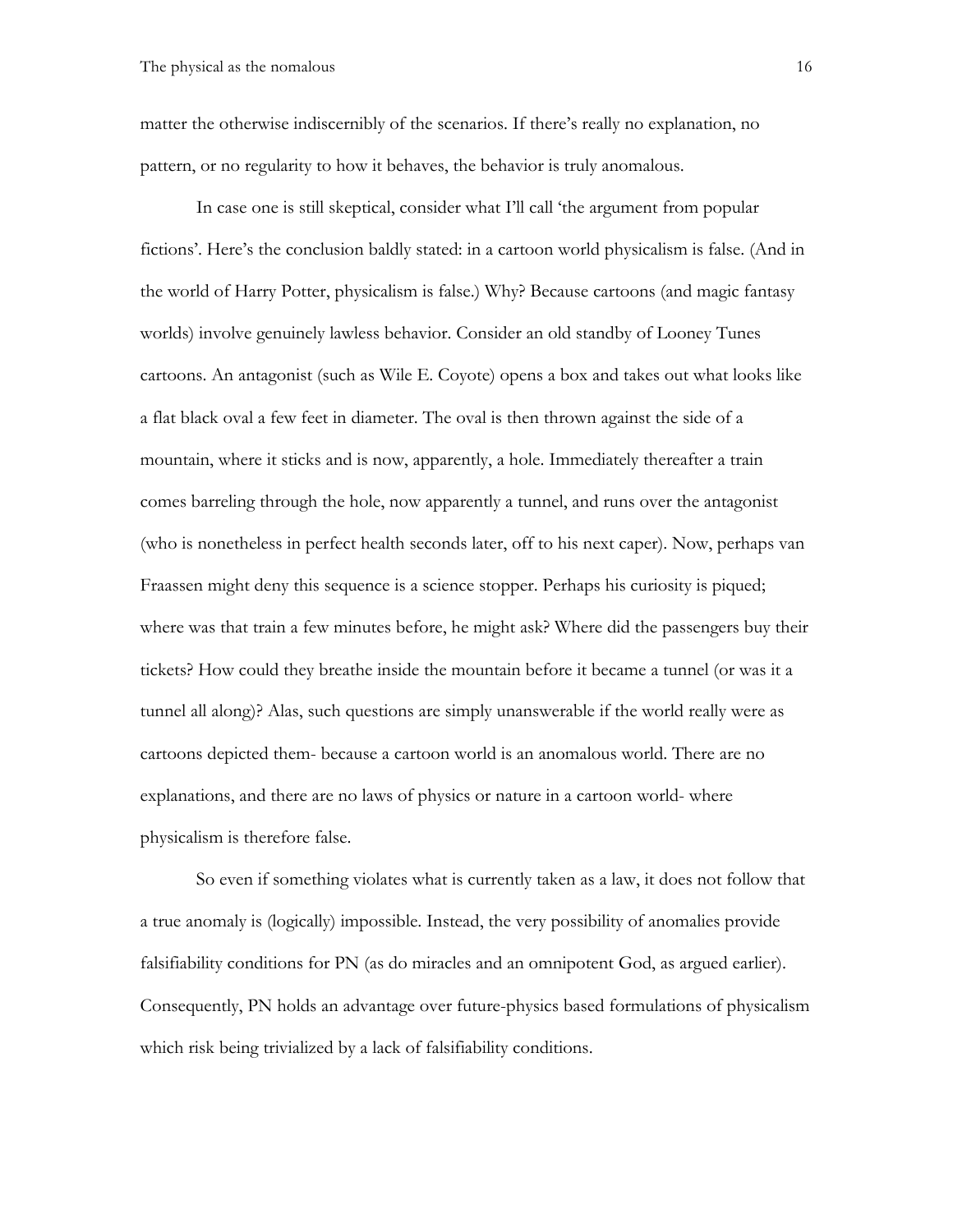#### **3.5. Nonphysical laws and debates over physicalism**

Perhaps the most serious objection to PN is it seems to imply there can be no nonphysical laws. But, the objection goes, there can be. For example, pre-scientific medieval thinkers may have had a notion of laws as decrees in the mind of God, but surely if that worldview were true physicalism would be false.

Rejecting PN because medievals posited nonphysical laws falters on what is essentially an equivocation. Though it is likely true the concept of scientific laws has an ancestor in the pre-scientific conception, the medieval view of laws of nature as something like the decrees of God was ultimately a *normative* conception; it allowed for actual violations which were then deemed "unnatural" (just as for Aristotle things do sometimes behave against their natural motions or tendencies). But of course laws of physics do not allow violations which are then called "unphysical": a physical law is not a normative standard which allows violations (and then judges them for it), but, rather, violations are (nomologically) impossible in the first place. Although physicalism would not be true if the universe were governed by normative standards, PN does not imply it would be.

A more serious version of this objection appeals to particular debates over materialism and physicalism. For example,  $18<sup>th</sup>$  and  $19<sup>th</sup>$  century vitalists and emergentists held that living systems involve distinct emergent or vital forces and laws, which, when combined with physical influences, produce (novel) effects. Yet emergentists did not seem to think that living systems involved breaches of law (on the model of miracles)- but for all that rejected materialism. In light of this, one might object, to adopt PN is to dissolve the apparent dispute by stipulation. Similarly, in the  $20<sup>th</sup>$  and  $21<sup>st</sup>$  centuries many versions of dualism admit psychophysical laws, i.e., lawful relations between the mental and physiological. But then PN would appear to collapse the distinction between physicalism and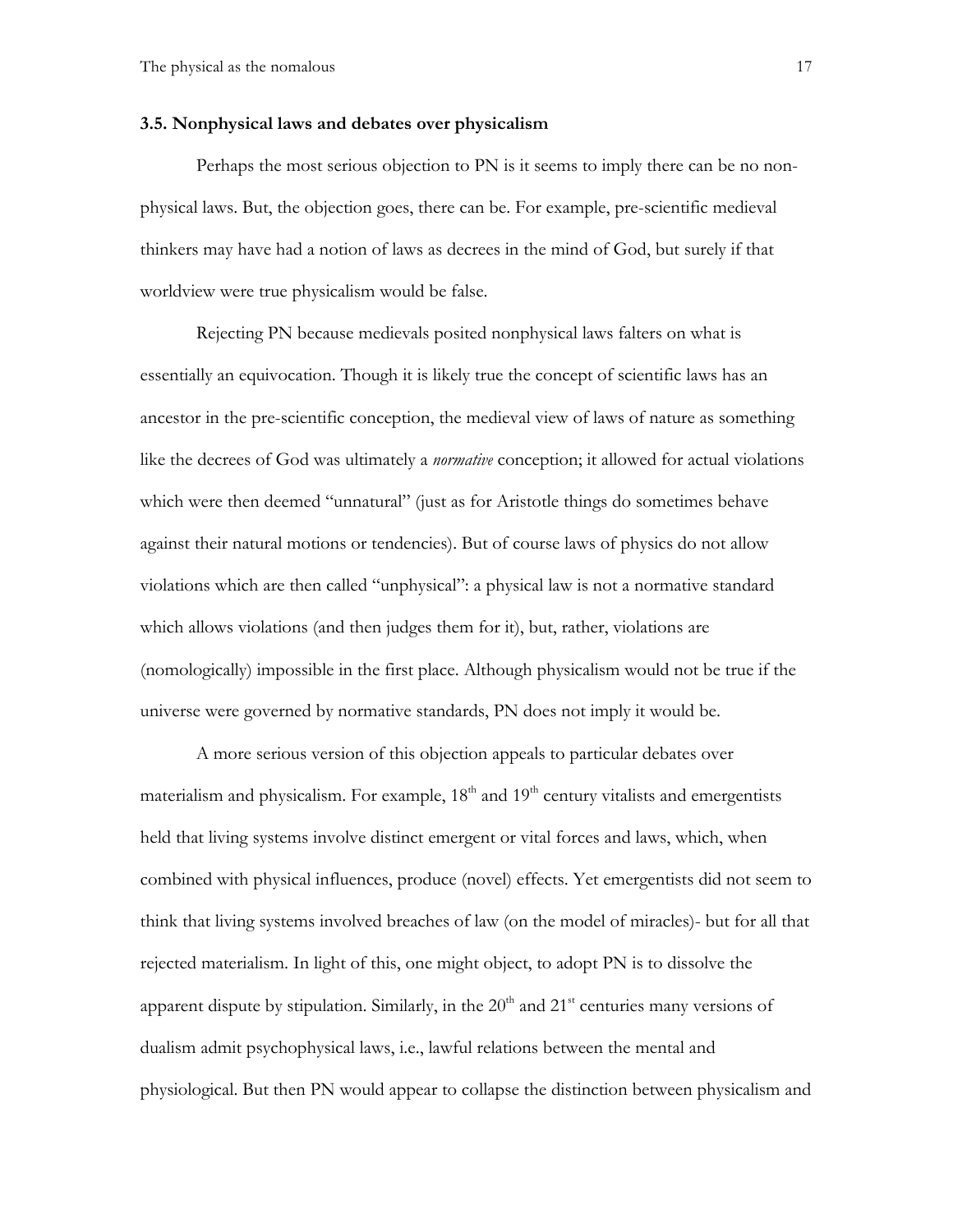these law-recognizing versions of dualism. Assuming an adequate formulation of physicalism must respect the differences between these rival views, PN should be rejected instead.

Firstly, although the objections appear similar, vitalism and emergentism should be handled differently than contemporary dualism. One reason is that vitalism and emergentism were opposed to (traditional) materialism, not (contemporary) physicalism. Though often treated interchangeably, they are not coextensive. As already discussed, the posit of a force of gravity arguably falsifies  $17<sup>th</sup>$  century materialism but is no threat to physicalism more broadly construed. So not every historical debate over materialism can be assumed to be a debate over physicalism. And in this light we can see that the debate over vitalism and emergentism was, in effect, a debate over whether living things are made of the same stuff as nonliving things, or whether biological or chemical processes involve only the same kind of stuff (or forces) as do the processes tracked by physics. And though there being vital or emergent forces or stuffs plausibly threatens materialism if such forces or stuffs are of a different type than (normal) matter, differences in type need not threaten physicalism. For example, the contemporary question of physicalism does not turn on whether dark matter turns out to be fundamentally similar to (regular) matter, nor would physicalism be falsified by a possible difference in kind between matter and anti-matter, say. More generally physicalism simply does not require unity of stuff in the narrow sense in which materialism traditionally considered it. This is not to abandon monism, however; the made-of-the-samekind-of-stuff relation need not be treated as identical to the belongs-to-the-same-category-as relation, for example. So while it may be true that once one abandons the materialist idea of sameness of stuff the sense in which physicalism is monistic may still need to be cashed out in some way, this is hardly to say no such account is forthcoming. In fact, I argued earlier that subsumption under law provides a good model of unification: when apparently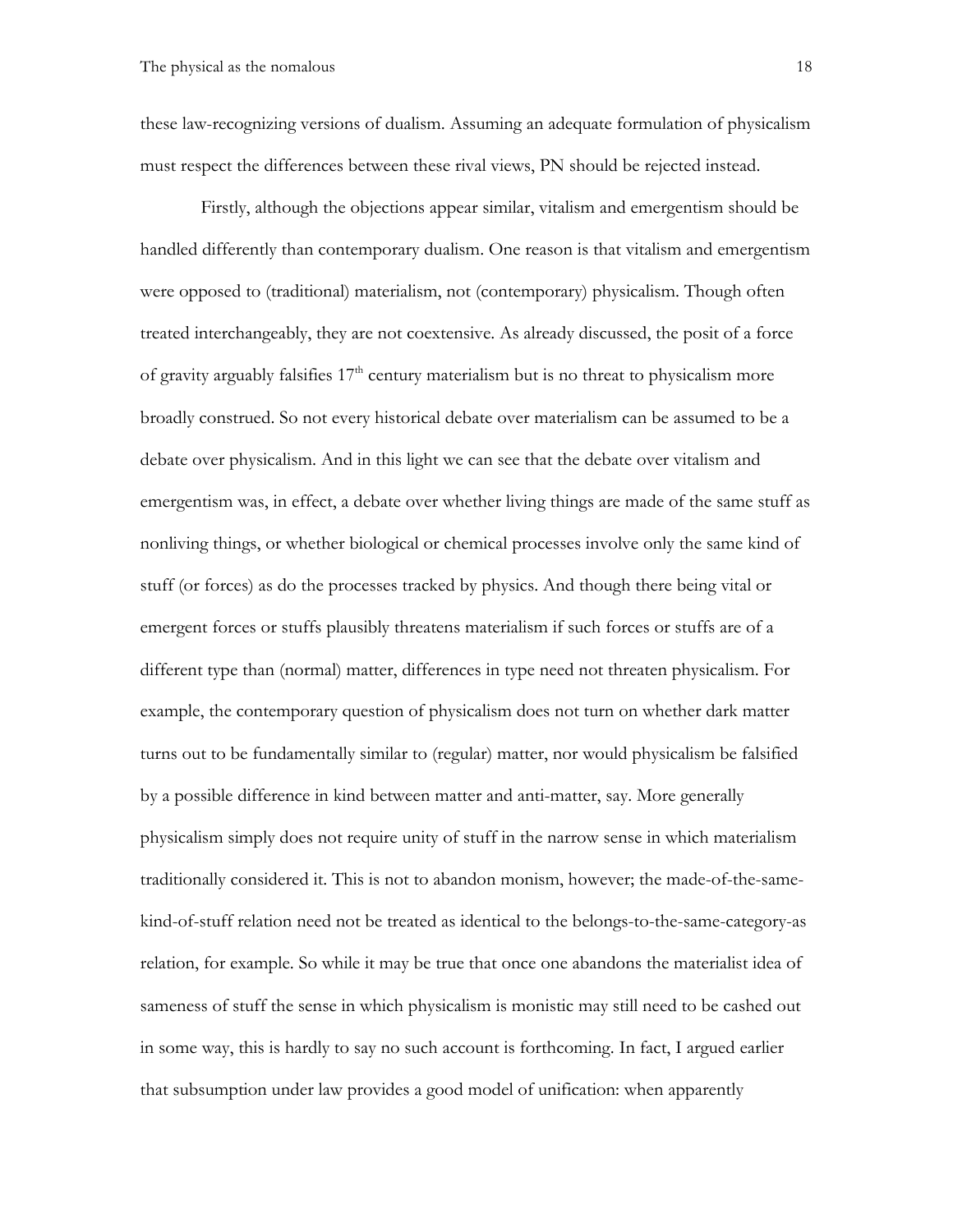disparate phenomena are subsumed under the same law they are rendered similar in the requisite deep sense even if they consist of different stuff.<sup>13</sup>

I turn now to the contemporary version of the objection, regarding what I'll call "nomological dualisms". These are views according to which there are psychophysical laws, and/or all behavior is law-governed (just as the physicalist sees it), yet even so dualism is true and physicalism is false- perhaps because the psychophysical laws are merely contingent, or for any physical cause there is a distinct but overdetermining mental cause, or because there are epiphenomenal mental states or properties in addition to causally potent physical states or properties, etc.. And as indicated above, from here the objection is that an adequate formulation of physicalism ought to respect the distinction between nomological dualism(s) and physicalism, whereas PN collapses them. Put another way, because PN seems to imply the physicalism vs. nomological dualism debate is misguided or ill-founded, PN should be rejected as a characterization of the physical.

Working backwards, there is a relevant precedent for arguing that a debate regarding physicalism could be misguided. As discussed, according to Hempel's dilemma physicalism cannot be formulated via the posits of physics. But then debating whether physics can account for something would not be tantamount to a debate over physicalism- contrary, perhaps, to the assumptions of the disputants. Similarly, for those who argue physicalism is not a truth-evaluative doctrine but rather a stance or attitude (e.g. Ney and Van Fraassen), any debate over the truth or falsity of physicalism is misguided (just as a debate over the truth of a moral proposition would be misguided according to a moral expressivist or non-

<sup>&</sup>lt;sup>13</sup> A supporting argument here notes that scientists such as Helmholtz rejected vitalism on the grounds that vital forces would violate the law of conservation of energy. This may be tantamount to seeing vital forces as anomalous. Construing vitalism this way dovetails with the conjunction of PN and the intuitive view that vitalism was an anti-physicalist position. My thanks to an anonymous referee for the *Journal of Consciousness Studies* for this helpful suggestion.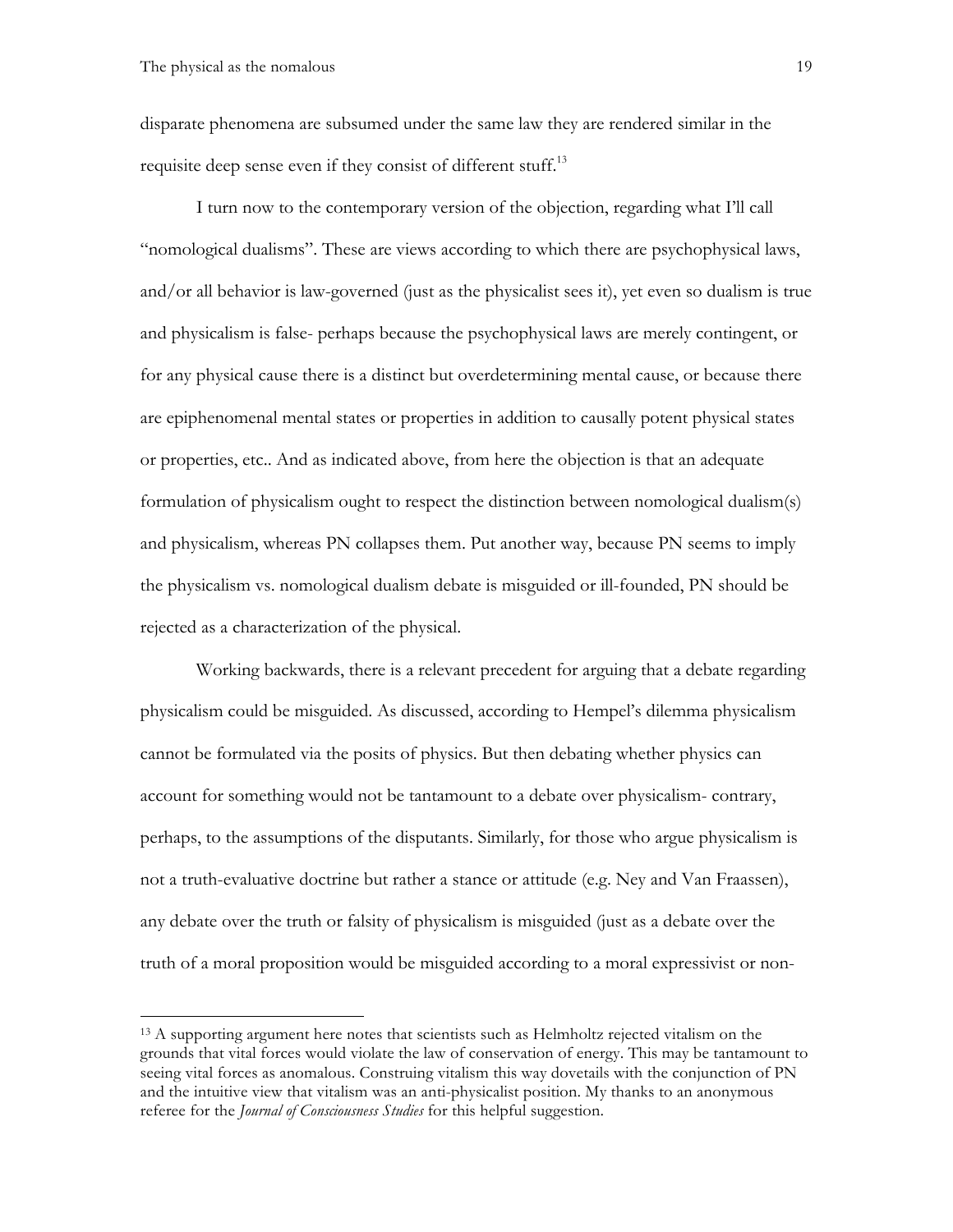cognitivist). Of course, whether Hempel's dilemma is successful or physicalism is a stance is debatable. Even so, the coherence of these challenges is enough to show that one cannot insist that a debate over physicalism is well-founded or on point simply because it exists. So while it may be an implication of PN that debates which grant the law-governed nature of behavior but disagree over physicalism are (retroactively) ill-founded, I simply accept this as an interesting feature (if not a virtue) of the view.

Regarding this case in particular more can be said. First, consider again theism, libertarian free will, or interventionist substance dualism. These are naturally construed as anti-physicalist because, as argued earlier, the believer in and denier of law-violations disagree about what can happen in the future. This debate over physicalism is therefore (at least partly) a debate about what the future will be like. <sup>14</sup> This stands in stark contrast to nomological dualisms- in particular naturalistic, epiphenomenalist, or overdeterminationist versions. For, unlike the defender of libertarian free will, these dualists agree with the physicalist on the course of events. For instance, the naturalistic dualist claims that because of the (putative) contingency of the mental/physical connection mental properties are not physical, but nonetheless admits that in *this* world the connection is (physically or) nomologically necessary (Chalmers 1996). Or consider the epiphenomenalist or overdeterminationist dualist, who argue that mentality either has no causal impact or a redundant one. Such dualists do not disagree with the physicalist about what *happens*, insofar as there is no measurable or observable event that wouldn't occur just as it does even without the existence of mentality (this, I take it, is a straightforward implication of mentality being causally impotent or redundant). Such dualists, therefore, effectively concede that the

<sup>&</sup>lt;sup>14</sup> The point does not depend on the physical model being deterministic; in principle a libertarian free agent could also do other than what the indeterministic (but unfree) event would have been.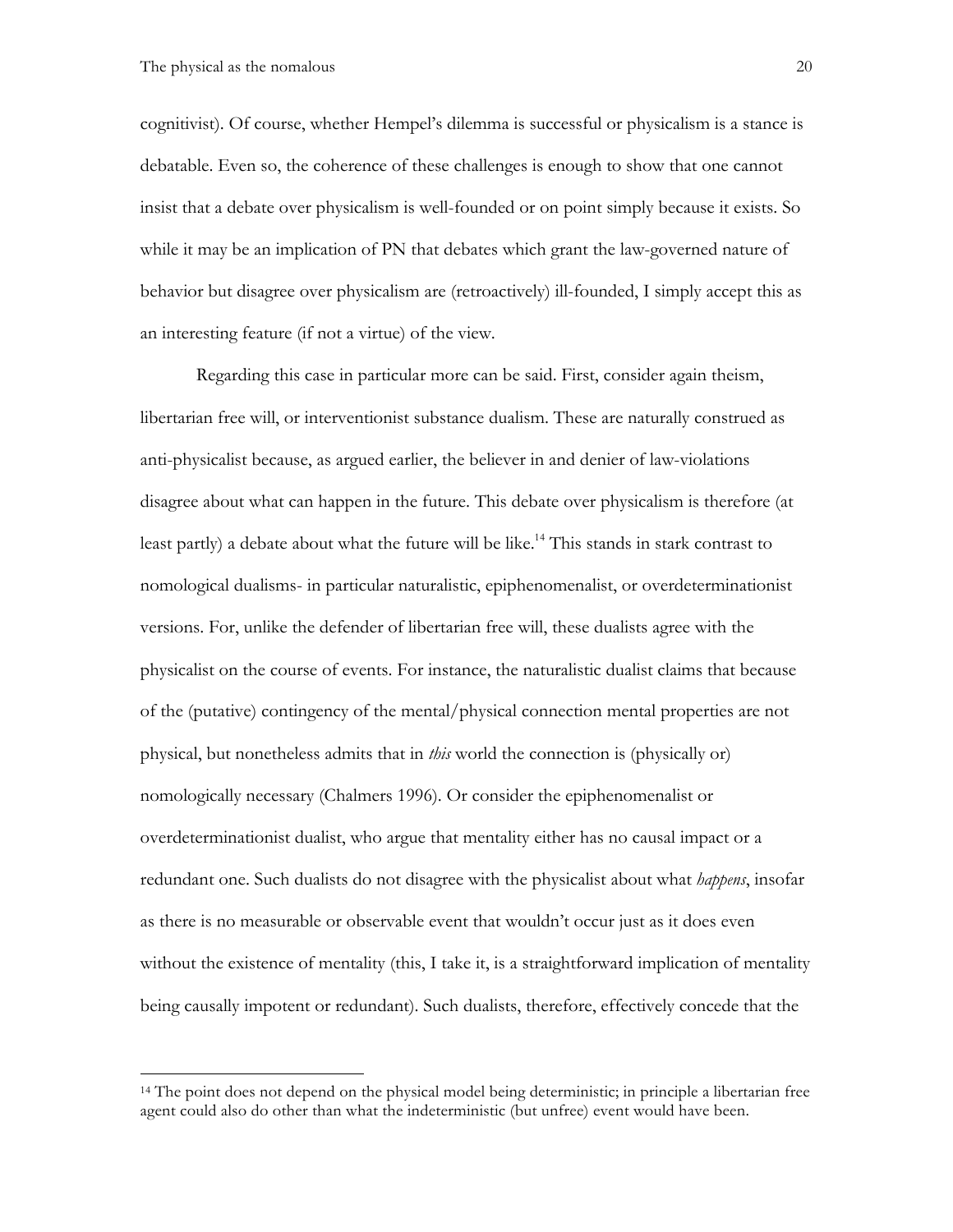evolution or dynamics of the universe proceed exactly *as if physicalism were true*- undoubtedly a significant concession given the historical aims and projects of the anti-physicalist.

Does this concede too much? Of course one might say 'no', that no concession is too big, and as long as there is some conceivable distinction between what the physicalist and dualist claim, an adequate formulation of physicalism must rule out these dualisms from counting as physicalist. Another response, though—the one I favor—is to say that some concessions are too big, and that some views which call themselves dualists, whilst disagreeing with physicalism under some conceptions of physicalism, are better seen as *de facto* versions of physicalism by another name.

One reason appeals to what I'll call the *symmetry of the formulation problem*: just as it is thought to threaten a formulation of physicalism if it cannot distinguish itself from dualism, so too should a formulations of dualism be threatened if it cannot adequately distinguish itself from physicalism. So rather than assume any view called 'dualist' therefore opposes physicalism, there is an onus to establish the opposition as warranted.

Consider the version of dualism which posits overdetermining mental causes. Intuitively this may seem anti-physicalist. But why? Note that Merricks (2001) argues that if ordinary *material* objects exist they too would yield overdetermination. Suppose, Merricks argues, that n simples arranged baseballwise could shatter a window, and that the whole baseball composed of those n simples would be the  $n+1$ <sup>st</sup> object (due to the nonidentity of wholes and parts). But then if the whole baseball could also cause the window to shatter the shattering would be overdetermined (by the parts and the whole). So on the grounds that overdetermination does not exist, Merricks denies composite material objects exist. But suppose one pivots the other way and says overdetermination and composite material objects do exist. Would this refute physicalism? I can't see why it would. But then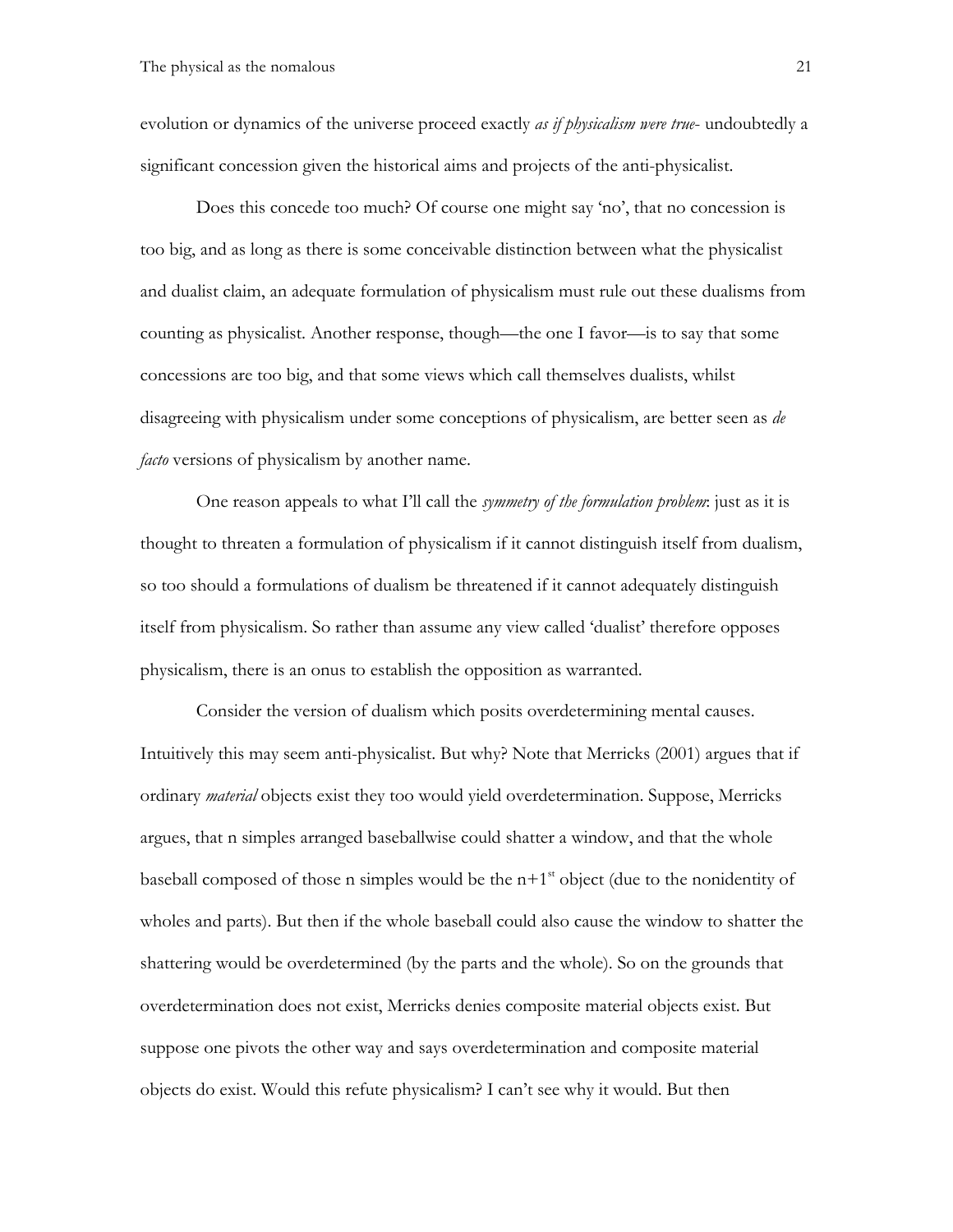widespread overdetermination is not *ipso facto* opposed to physicalism, nor sufficient for falsifying it. Moreover, if the overdetermining causes are lawfully related then PN explains why such overdetermination *is* physicalistically acceptable. Because overdetermination is not inimical to physicalism, one need not assume mental overdetermination would be either.<sup>15</sup>

Consider another line of argument. It's often thought that if physicists were to (eventually) posit mental properties at the fundamental level, then physicalism defined by future-physics could only be trivially true insofar as it couldn't be distinguished from dualism (Wilson 2006). So any such formulation must be rejected (or amended, as Wilson does, with her 'no fundamental mentality' proviso.) What is generally overlooked and is worth considering here, though, is why exactly a *physicist*, as opposed to a *philosopher* (such as Strawson 2006), might posit mentality at the fundamental level. After all, given that robots might exhibit complex or intelligent behavior without consciousness, and given that one can coherently doubt that humans other than oneself have mental properties—perhaps they're zombies—it's hard to see what exactly would pressure a physicist to posit mental properties in electrons or quarks.<sup>16</sup> (Put another way: if there's a "problem of other minds" for people surely it's worse for subatomic particles.) Moreover, even if a physicist did posit micromentality, something more than the label 'mental' would be needed to think physicalism is false. For as argued, that mentality is *opposed* to physicality cannot be assumed. Instead, there must be something about the mental phenomenon that makes it mental to the *exclusion* of being physical. And here we see PN has another advantage. If electrons behaved

<sup>15</sup> Nor need overdetermination violate causal closure, in either the material or mental case: as long as the overdetermining causes are within the universe (as opposed to stemming from a Cartesian-esque outside intervention), an overdetermined universe could still be causally closed.

<sup>16</sup> Strawson (2006) denies consciousness can emerge from non-consciousness, and so posits "micropsychism" to account for macro-level consciousness. Yet Strawson is clearly motivated by concerns not shared by the practicing physicist, nor are his posits constrained by the physicist's evidential standards. That said, Strawson treats micropsychism as a physicalism, so the point appears moot.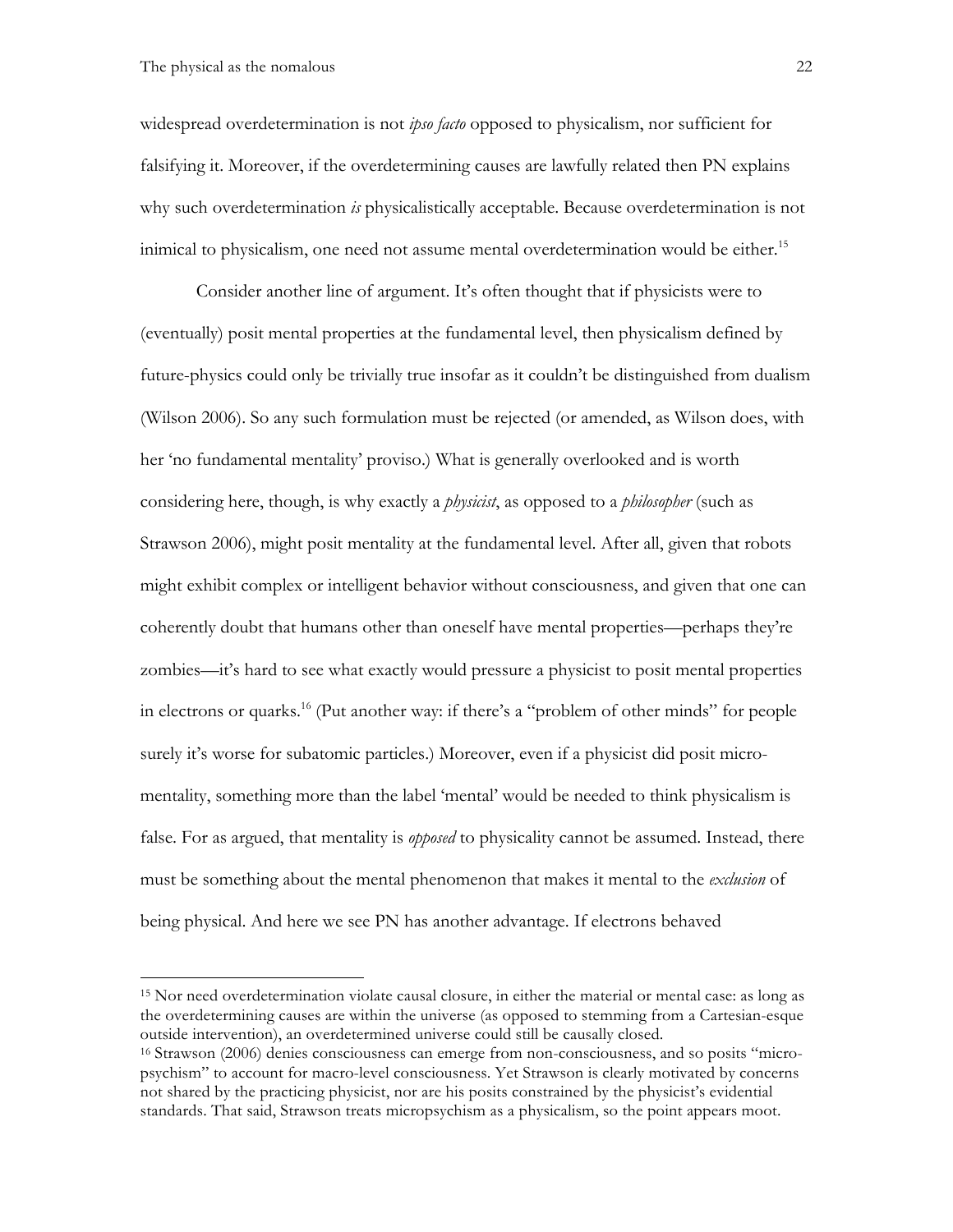anomalously, or acted as if they had agent-causal libertarian free will, then it's plausible to think a physicist might feel pressure to posit mental properties and think physicalism false as a result. But this turns on *behavior*, or, perhaps, *action*, not simply whether the predicate 'is mental' applies to a system governed by laws of physics. So PN, perhaps unlike other views, can explain why a certain kind of mentality at the fundamental level would be incompatible with physicalism (no *ad hoc* 'no fundamental mentality' proviso necessary, contra Wilson).

The general argument here can be buttressed by a thesis defended by Howell (2013). For Howell, the lesson of Mary-type cases, the possibility of zombies, or the general inability to know or deduce consciousness on the basis of neurology or physics is not that physicalism is false. Instead the lesson is that one should distinguish the subjective/objective distinction from the anti-physicalism/physicalism distinction. More specifically, although Howell claims one should give up on everything being objectively knowable, he also claims one should not give up on physicalism. (Instead he endorses what he calls "subjective physicalism".) This line of argument is congenial to PN: even if one can't understand or know mental states objectively or from a third-person perspective, mentality can be still physical- as long as it's law-governed. By contrast, characterizing physicalism in terms of objectivity or via what can be learned from physics textbooks only sets physicalism up to be refuted by the very existence of subjectivity or first-person knowledge. But as Howell shows, this is unnecessary. Adapted here, the idea is that according to PN subjectivity is physical if it's law-governed- even if it takes experience to know what something is like.

This argument can be put another way. Note that some opponents of physicalism seem to think physicalism can be true only if subjectivity, consciousness, or 'what-it's-likeness' does not exist. For instance, Chalmers (1996) thinks physicalism is false because it's logically possible that a being functionally isomorphic to me might lack my (or any)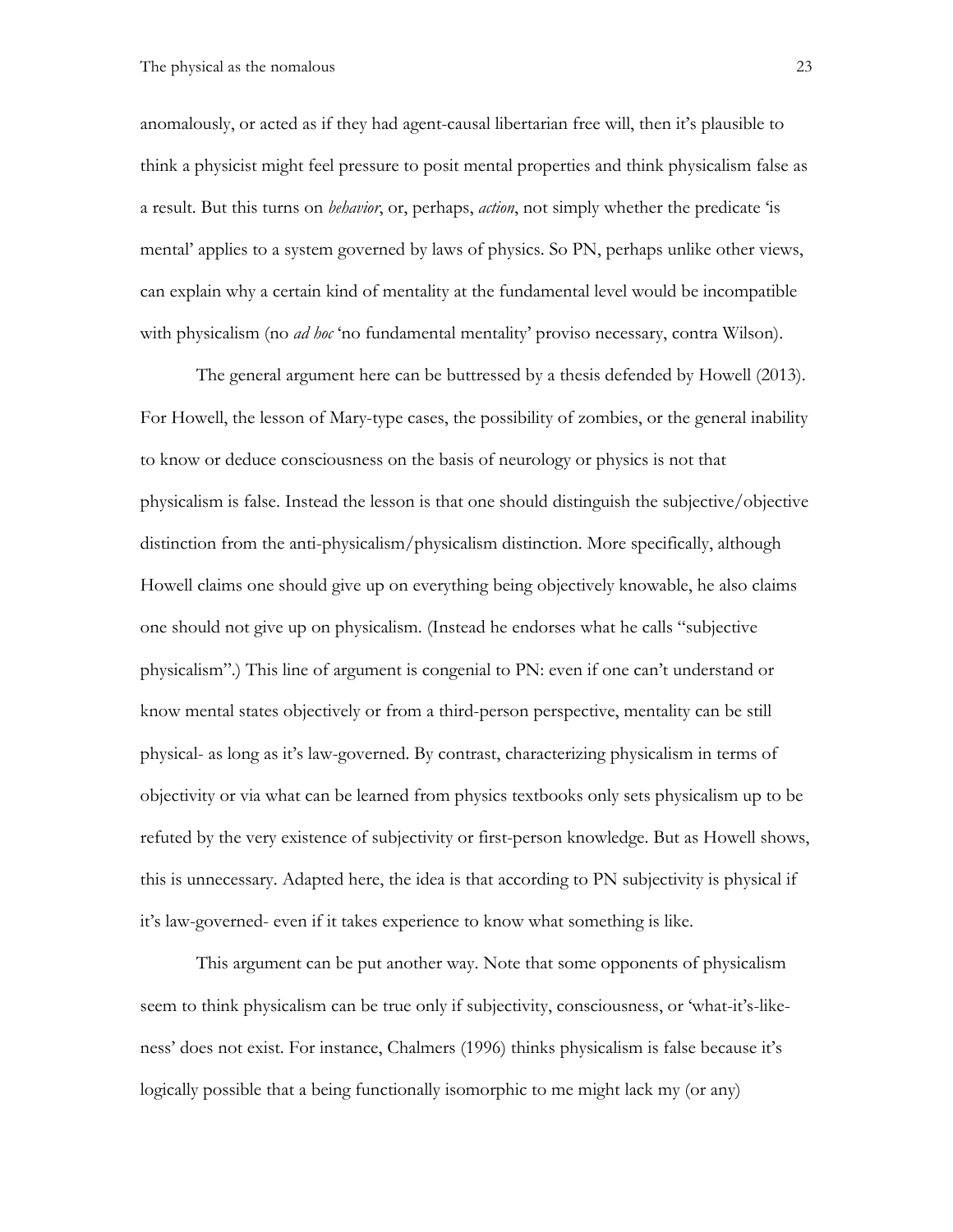conscious states- even though in *this* world any isomorphs would have my conscious states as a matter of natural or nomological necessity. But if so then physicalism can be true only in "zombie" worlds in which consciousness does not exist. Similarly, Jackson (1986) thinks Mary's learning something new falsifies physicalism because he thinks physicalism is the view that all facts can be learned (or deduced) from objective or third-person accounts, and that what Mary learns is irreducibly first-personal. So for Jackson too, physicalism is true only if subjective or first-person knowledge does not (or, perhaps, could not) exist. But why adopt a version of physicalism that is threatened by the very existence or possibility of subjectivity or first-person knowledge (and a version proposed by its opponents at that)? While for Descartes the reason is that matter is essentially extended whereas mind is not, once one drops the Cartesian criterion of (im)materiality it seems one could just as well drop the criterion of physicality that renders physicalism false if consciousness exists. After all, one shouldn't have to be an eliminativist to be a physicalist; it should instead be an open possibility that physicalism could be true even if consciousness or first-person knowledge exists. And PN accomplishes this: if consciousness exists but is not law-governed then physicalism is false, but if it exists and is law-governed then physicalism is true.17

<sup>&</sup>lt;sup>17</sup> Perhaps it should be emphasized that according to PN, nomological dualisms do not count as physicalist simply because they grant lawlike correlations, however modally weak, between subjective and objective states (such as being in pain and the firing of C-fibers). Instead, what renders e.g. Chalmers' view physicalistic, in my view, is the concession that mentality makes no real difference in the world, insofar as a zombie world can be behaviorally indiscernible from a consciousnesscontaining world. More generally, PN concerns dynamic or causal laws governing the diachronic sequence of events (laws one might call 'horizontal), rather than non-causal or non-dynamic "laws" describing synchronic correlations between levels such as the neurological and mental (laws one might call 'vertical'). In light of this distinction—the terminology for which was suggested by an anonymous referee for the *Journal of Consciousness Studies*—consider a case prompted by the same referee. Akin to Kim's suggestion of "probabilistic supervenience", suppose 73% of the time C-fibers fire one is in pain, but 27% of the time one is not. Though one might think this incompatible with physicalism, one might also think PN would treat the correlation as a law, albeit indeterministic, thereby (erroneously) rendering the situation physicalistically acceptable. But as indicated above, it is not simply there being a lawlike correlation between subjective and objective states that renders mentality physical; it's that those subjective states don't make a dynamical or causal difference in the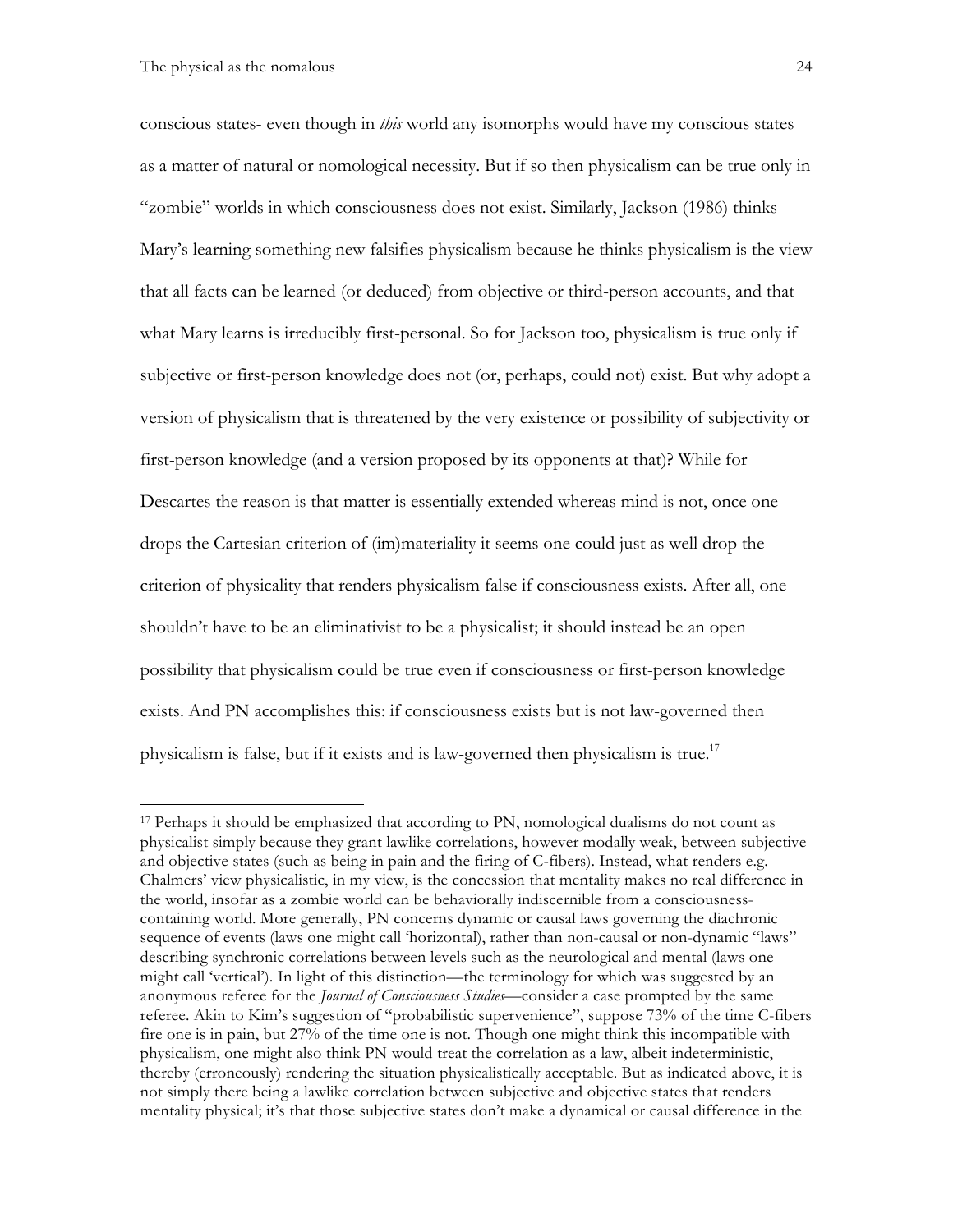Consider one last argument. It is not unusual for those discussing physicalism to note its importance (e.g. Elpidorou forthcoming, p. 1). But to whom is physicalism important, and why? The final suggestion here is that physicalism should be formulated so that its truth or falsity is or remains important *outside* the philosophy room. The argument is this. Thinkers throughout history—not just philosophers but scientists, theologians, and thoughtful laypeople—have argued about the truth of materialism (physicalism). But why? What's at stake? It seems plausible the question has resonated not only because one wishes to understand what the world is like (in general), but specifically because people often think it matters whether there is a soul or mind that could exist apart from a body, and whether one freely chooses the actions that might be rewarded or punished in an afterlife. So the traditional question of the mind's physicality has often regarded what if anything a mind can do or be without a (physical) body, and whether physicality would undermine the mind's (apparent) ability to deliberate and make free choices for which one is morally responsible.

Now, in this light consider a view which concedes the nomalous character of behavior, and/or thinks of the mind as merely epiphenomenal, overdetermining, or being unable to do anything other than what an unconscious brain could do (as in a zombie world). Yet nonetheless suppose this view considers itself dualist and physicalism to be false because the correlations between brain states and mental states are merely contingent. Bluntly stated, it's fair to ask why the truth of this version of dualism would speak to the concerns of the *non-*philosopher. That is, even if *a* version of physicalism might be falsified by the possibility of non-conscious functional isomorphs or inverted spectra, say, such

sequence of events (as libertarian free will or divine intervention would). So the correlation being probabilistic rather than invariant would not change that. That said, it would certainly be an interesting question what, if anything, could explain why the subjective state only sometimes occurs, especially at a macro level where quantum indeterminacy is likely not the culprit. As I argue below, however, questions regarding the strength or frequency of subjective/objective correlations can be interesting or subject to debate without making the difference for physicalism.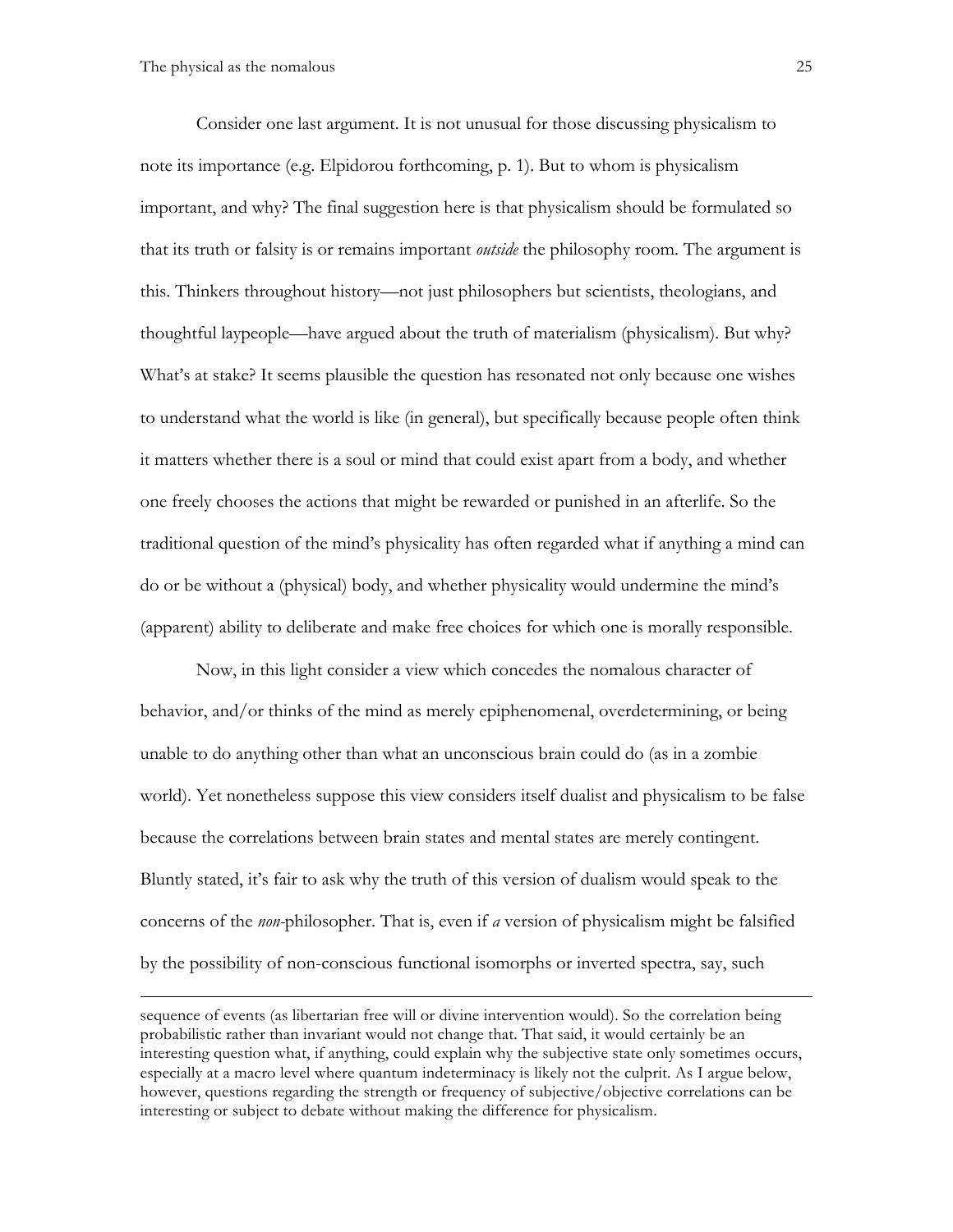possibilities do not seem particularly comforting to the believer in a nonphysical soul, eternal salvation or damnation, or libertarian free will; perennial worries about the mind being physical do not seem assuaged by being told that in other possible worlds one has consciousness-lacking doppelgangers, or that it's metaphysically possible that what someone sees as green someone else sees as red- despite it making no difference to anyone's behavior. 18

That said, I'm not denying it's an interesting question whether inverted spectra or zombies are possible, or whether certain mental states are contingently or necessarily related to certain brain states. What I am claiming is that these can be interesting questions without being the questions on which the truth or falsity of physicalism turns. While one line of argument might be that many phenomena can be only contingently related without falsifying physicalism (such as the relation between certain brain states and other brain states), the argument that appeals to importance invokes the idea that physicalism should be formulated so as to make the question of its truth or falsity speak to the perennial questions of those concerned with physicalism outside the philosophy room. In brief, then, this final argument is that the differences nomological dualists posit to justify their distinction from physicalism are not important enough outside the philosophy room to be the fulcrum around which an adequate characterization of physicalism pivots. By making the debate over physicalism a debate about what a mind can *do*, however, PN keeps the question of physicalism aligned with the perennial questions with which the preponderance of thinkers have been concerned.

<sup>&</sup>lt;sup>18</sup> It is worth noting an irony. The traditional concern is the possibility of a mind without a body. The contemporary concern is the possibility of a body without a mind (a zombie). While it is obvious why folks outside the philosophy room would be perennially concerned with the latter, it is less obvious what is at stake regarding the former.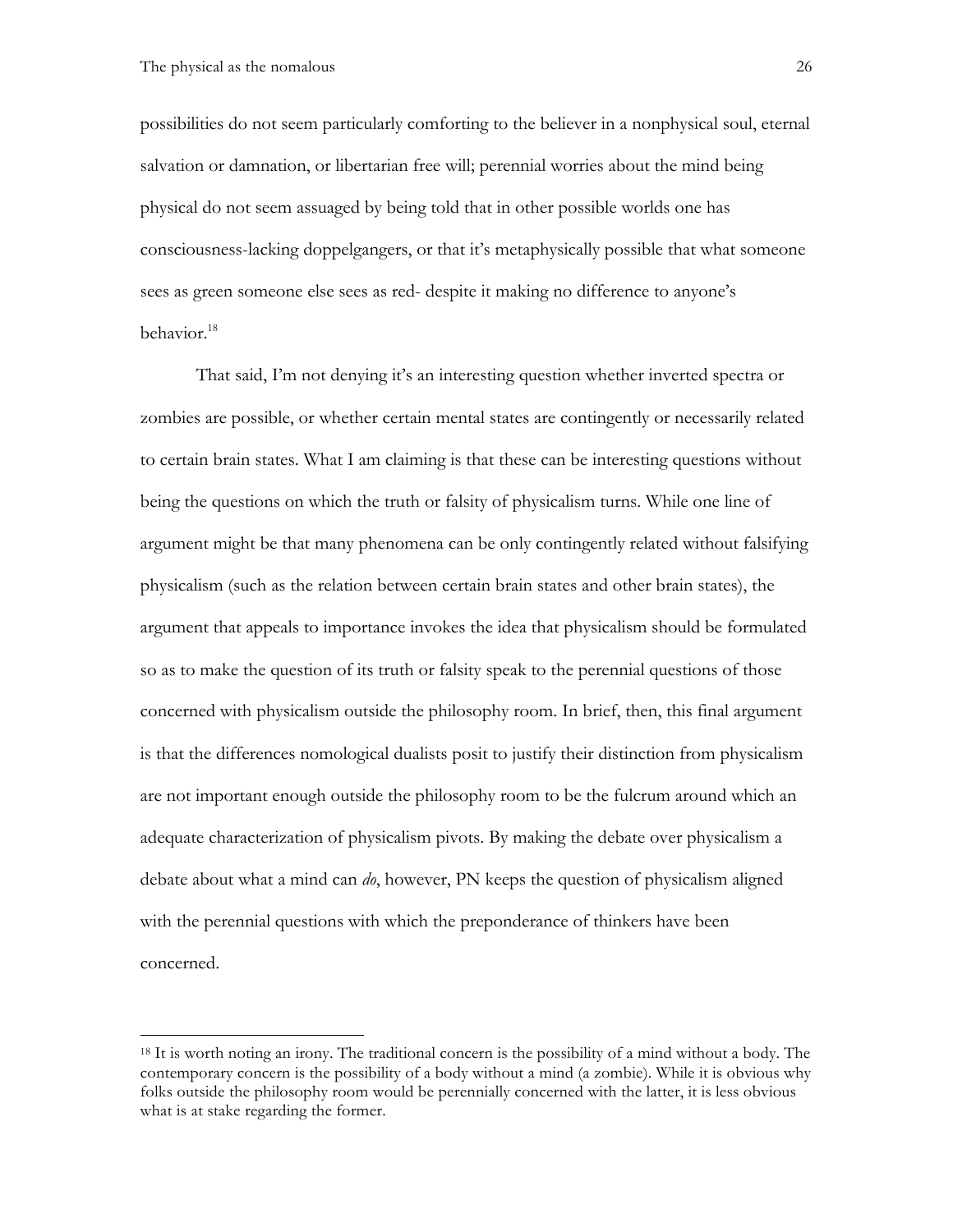## **4. Conclusion**

I have argued for a formulation of physicalism—the physical as the nomalous—that has many virtues. Among these are PN's ability to explain and account for several intuitive and philosophically important connections and contrasts, such as the contrast between inexplicable miracles and law-governed and explicable behavior, as well as the connections between laws, unification, and explanation. In these cases the crux of the issue concerns, fundamentally, how one thinks the world *works*, i.e., whether or not it's law-governed, and what can or can't happen in the future. I've also argued that PN avoids Hempel's dilemma, and provides a positive characterization of the physical. A formulation of physicalism in terms of the law-governed character of behavior is, therefore, a promising one.

## **References**

- Armstrong, D. (1983). *What is a Law of Nature?*. Cambridge: Cambridge University Press.
- Chalmers, D., (1996). *The Conscious Mind*. New York: Oxford University Press
- Chisholm. R. (1964): Human freedom and the self. Reprinted in Ekstrom ed. (2001): *Agency and Responsibility: Essays on the Metaphysics of Freedom*, Westview Press, 126–137.
- Chomsky, N. (2000). *New Horizons in the Study of Language and Mind*, Cambridge: Cambridge University Press.
- Crane, T., & Mellor, H. (1990). There is no question of physicalism. *Mind*, 90, 185–206.
- Dasgupta, S. (2014). The possibility of physicalism. *The Journal of Philosophy*, 111(9/10), 557– 592.
- Davidson, D. (1970). Mental events. In L. Foster & J. W. Swanson (eds.), *Essays on Actions and Events*. Clarendon Press. pp. 207-224 (1970).
- Dowell, J. L. (2006). Formulating the thesis of physicalism: an introduction. *Philosophical Studies*, 131 (1), 1-23.
- Ekstrom, L. (2016). Toward a plausible event-causal indeterminist account of free will. *Synthese*. 1–18.
- Elpidorou, A. (forthcoming). The character of physicalism. *Topoi*.
- Howell, R. (2013). *Consciousness and the Limits of Objectivity: The Case for Subjective Physicalism*. Oxford: Oxford University Press.
- Jackson, F. (1986): What Mary didn't know. *Journal of Philosophy* 83, 291–5.
- —— (1998). *From Metaphysics to Ethics: A Defense of Conceptual Analysis*. Oxford: Oxford University Press.
- Ladyman, J. and Ross, D (2007): *Every Thing Must Go: Metaphysics Naturalized*. Oxford: Oxford University Press.
- Lewis, D. (1994). Humean supervenience debugged. *Mind* 103, 412, 473–490.